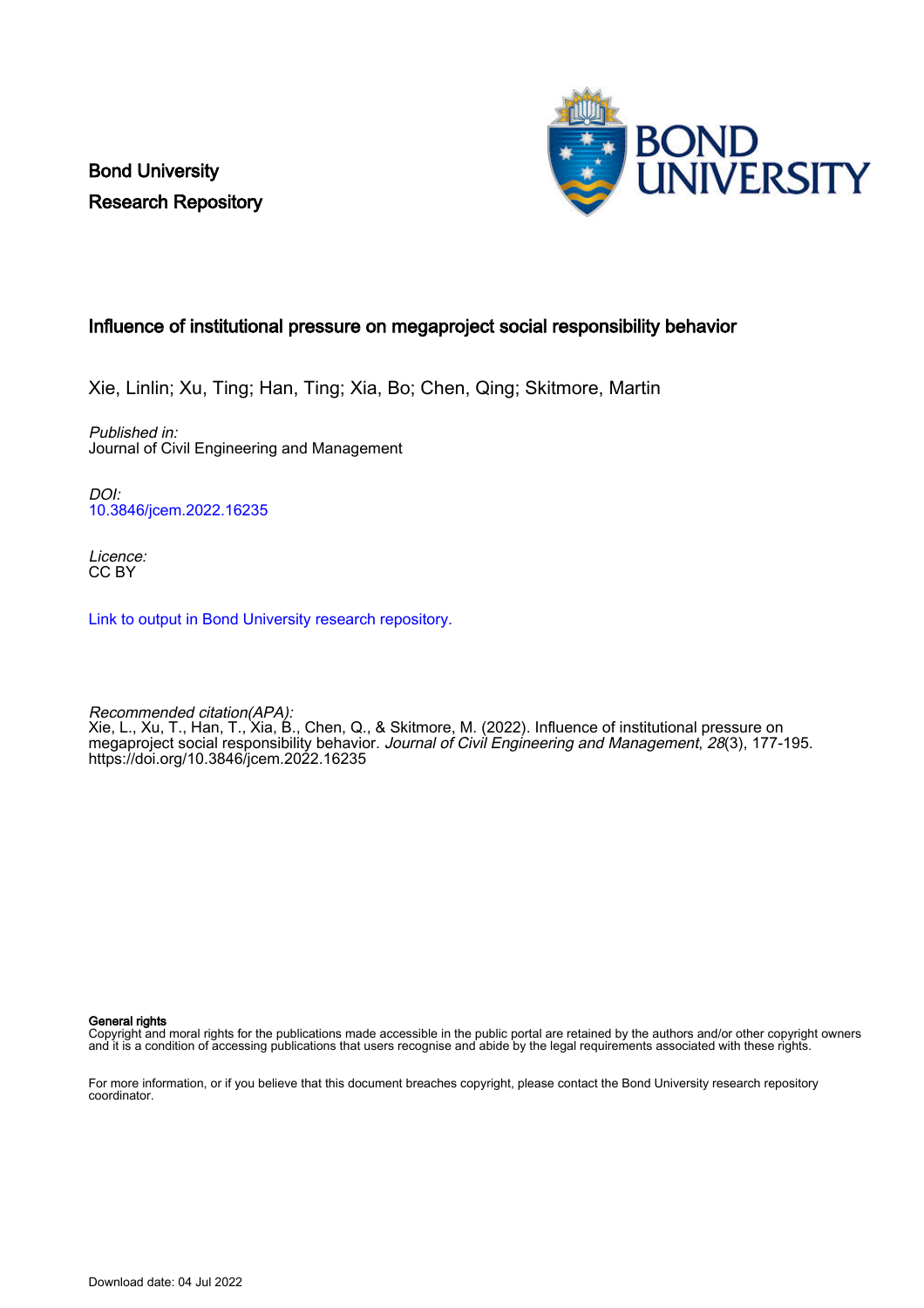

# **INFLUENCE OF INSTITUTIONAL PRESSURE ON MEGAPROJECT SOCIAL RESPONSIBILITY BEHAVIOR**

Linlin XIE<sup>1</sup>, Ting XU<sup>1\*</sup>, Ting HAN<sup>1</sup>, Bo XIA<sup>2,3</sup>, Qing CHEN<sup>2</sup>, Martin SKITMORE<sup>2</sup>

*<sup>1</sup>School of Civil Engineering and Transportation, South China University of Technology, Guangzhou, China <sup>2</sup>School of Civil Engineering and Built Environment, Queensland University of Technology, Brisbane, Australia <sup>3</sup>College of Civil Engineering, Hefei University of Technology, Hefei, China*

Received 20 September 2020; accepted 8 November 2021

**Abstract.** To explore the law of megaproject social responsibility behavior (MSRB) among internal organizations under institutional pressure, this paper presents a theoretical and empirical study to investigate how institutional pressure affects MSRB through the mediating role of organizational social responsibility cognition and the mediating roles of the communication mechanism and relationship strength based on new institutional sociology. Based on a total of 147 responses from a broad questionnaire survey, structural equation modelling (SEM) was used to test the proposed hypotheses. The research results show that institutional pressure has a promoting effect on MSRB, and organizational social responsibility cognition mediates the relationship between institutional pressure and MSRB. Additionally, the communication mechanism and relationship strength have no effect on the relationship between institutional pressures and MSRB. The research results provide a new theoretical foundation for the analysis of MSRB and practical suggestions for policymakers on the governance of MSRB.

**Keywords:** megaproject social responsibility behavior (MSRB), social responsibility cognition, institutional pressure, communication mechanism.

# **Introduction**

Nowadays, infrastructure projects, especially megaprojects, are playing a major role in the economic development of different countries, especially in Asia (Andrić et al., 2019). Global infrastructure construction is ushering in a new round of development opportunities (Pernille & Karyne, 2017; Zeng et al., 2018). The annual global investment in megaprojects around the world is around US\$6–9 trillion, accounting for 8% of global GDP (Flyvbjerg, 2014). According to McKinsey & Company, the investment in infrastructure projects will increase to US\$57 trillion globally by 2030 (Zeng et al., 2018).

Megaprojects refer to large public projects that involve multiple stakeholders, play a major role in the economic development (Andrić et al., 2019; Zhang et al., 2021), and have a profound impact on society (Kim, 2010; Wang et al., 2019; Wang et al., 2020b; Yang et al., 2018). Megaprojects are mainly classified into infrastructure projects and urban group projects (Giezen et al., 2013). The rapid pace of urbanization has created a huge demand for megaprojects in developing countries (Yun et al., 2020). As a country that has implemented numerous megaprojects and increasingly pays attention to sustainable development of megaprojects, China has made impressive achievements in the field of megaproject construction in recent years (Zhai et al., 2017). According to Yun et al. (2020), megaproject is defined as a large-scale public project with a total investment higher than the 0.01 percent of GDP, a complex technology system, a strategic significance, andas well a s a profound social influence. According to Wan et al. (2020), megaproject refers to a large-scale and multibillion-dollar infrastructure project commissioned by a government. In China, megaprojects are usually proposed or led by the government and refer to projects with a large scale, long implementation periods, and complex stakeholders, which are of strategic importance to the development of society and the country. In recent years, China has successfully implemented numerous megaprojects (Zhai et al., 2017), such as the Three Gorges Project, the South-to-North

\*Corresponding author. E-mail: *[201821008640@mail.scut.edu.cn](mailto:201821008640@mail.scut.edu.cn)*

Copyright © 2022 The Author(s). Published by Vilnius Gediminas Technical University

This is an Open Access article distributed under the terms of the Creative Commons Attribution License (<http://creativecommons.org/licenses/by/4.0/>), which permits unrestricted use, distribution, and reproduction in any medium, provided the original author and source are credited.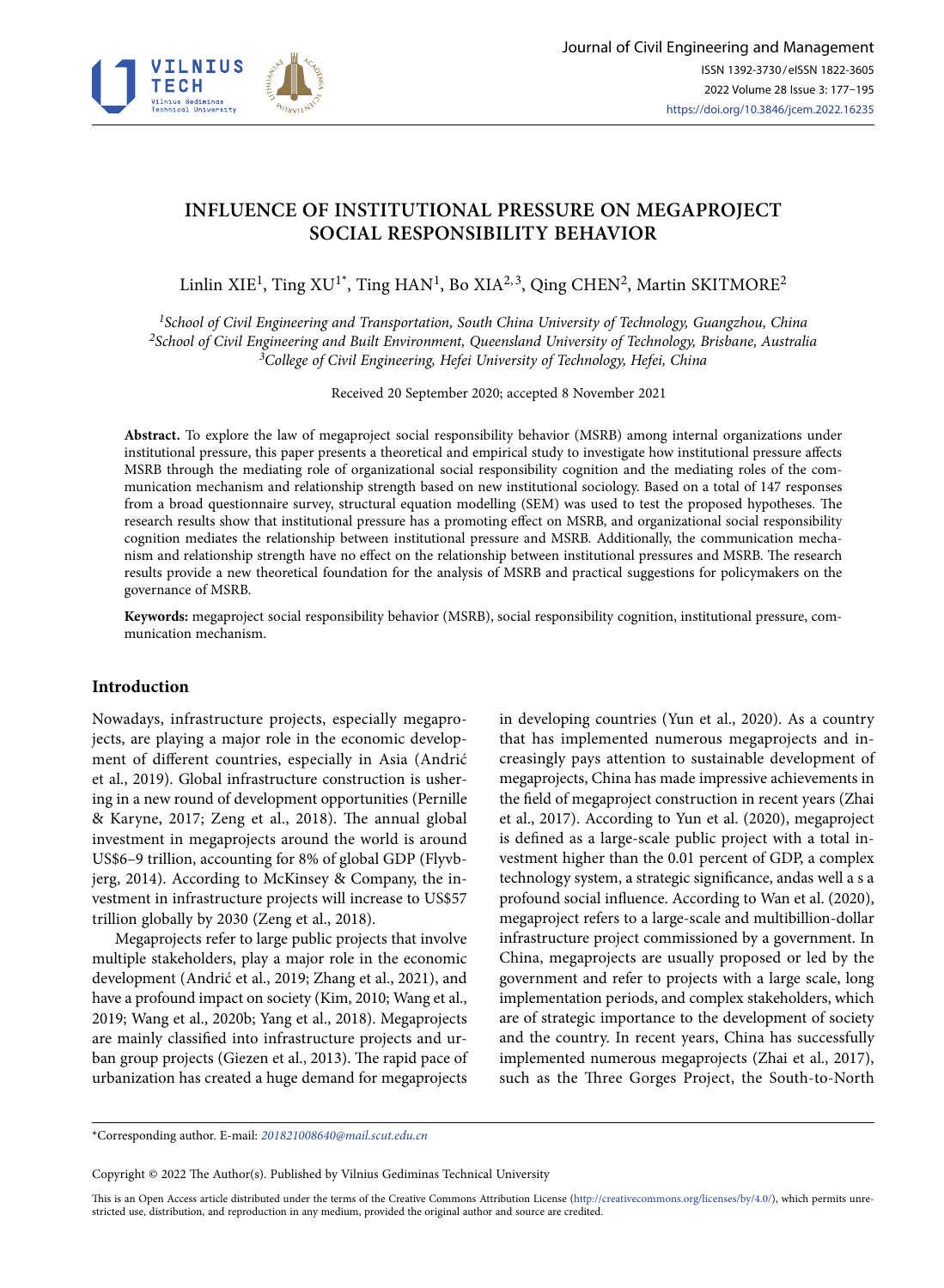Water Transfer, the Qinghai-Tibet Railway, and the Hong Kong-Zhuhai-Macao Bridge, achieving several "wonders of the world" one after another.

As megaprojects have a tremendous impact on society, the economy, and environment (Wang et al., 2017a; Zeng et al., 2018), their sustainable development has attracted great attention from various sources (e.g., He et al., 2019; Wang et al., 2020a). Megaproject social responsibility (MSR) refers to the responsibility that megaprojects' stakeholders need to fulfill so as to transparently and ethically conduct their decisions and activities through the whole project life-cycle (Zeng et al., 2015). Social responsibility is important for achieving the sustainability of megaprojects (Zeng et al., 2015), improving the social benefits of megaprojects (Flyvbjerg, 2014), and promoting social and economic development (Carole et al., 2014; Zhao et al., 2015). In addition, MSR is undoubtedly one of the important value elements for evaluating the success of engineering projects (Turner & Zolin, 2012).

The implementation of MSR is closely related to the behavior of various stakeholders, and the successful implementation of MSR requires close cooperation between all parties over the whole project life-cycle (Lin et al., 2017). The stakeholders are the participating entities in the implementation of organizational social responsibility, and their decisions and activities have an important impact on the implementation of MSR. For example, the green construction behavior of construction companies can help reach organizational environmental responsibility objectives. It is thus important for project teams to manage stakeholders in megaprojects (Yang et al., 2018).

However, at present, there is a lack of effective measures for the management of stakeholders' social responsibilities in megaprojects, resulting in such frequent problems as engineering accidents and casualties caused by builders' production safety negligence (Ma et al., 2017; Xue et al., 2015), NGO protests, employee strikes, social conflicts, and even project termination caused by a weak awareness of community responsibility of the management party (Lee et al., 2017).

Institutional pressures formed by laws, regulations, and contracts can promote stakeholders' performance of MSR. Makino (2002) believes that institutional environment forms a kind of pressure on the survival of enterprises, and that institutional pressure, to some extent, will restrain enterprises' social responsibility behavior (Feng, 2018). Institutional pressure refers to the forces of rules, norms, social concepts, or cultures that make the form, structure, or behavior of enterprises tend to be reasonable, easily recognized, and supported (Wang et al., 2008). Institutional pressure includes regulatory pressure, normative pressure, and cultural cognitive pressure (Scott, 2010). At present, given that most stakeholders in China have not paid enough attention to MSR, it is normally the quickest and most effective way for the government to improve this through laws and regulations, construction standards, or bidding documents and contracts.

At present, most studies examine the effect of institutional pressure on the implementation of social responsibility in a single corporate. For example, Li's et al. (2019a) regression analysis shows that institutional pressure is a driving factor on corporate social responsibility, and Xie et al. (2017b) found that a good institutional environment can strengthen corporate social responsibility. Yu (2014) also opined that institutional pressure, as the external environment, plays a significant role in promoting corporate social responsibility based on new institutional theory.

However, megaprojects, as temporary organizations, consist of several companies (Xie et al., 2018), which form a network of close contacts. Institutional pressure is regarded as an important external influencing factor for megaproject social responsibility behavior (MSRB) (Wang et al., 2018). MSRB refers to the actions taken by stakeholders to deal with social responsibility issues (Xie et al., 2019). Existing research reveals that institutional pressure affects the performance of social responsibility by influencing the characteristics of management (Feng & Rong, 2016), and institutional pressure can also affect the implementation of social responsibility by increasing managers' attention to social responsibility (Yu & Liu, 2015). However, it is unclear how institutional pressures spread across various organizations in a megaproject and affect MSRB as a whole. Therefore, this article answers the question of how institutional pressure affects MSRB, focusing on the MSRB of internal organizations under institutional pressure.

# **1. Theoretical background and research hypotheses**

# **1.1. MSR and MSRB**

MSR involves economic, legal, environmental, political, and ethical responsibility. Economic responsibility means that megaprojects should provide valuable facilities and services to society (Korytárová & Hromádka, 2014). As Velásquez (2012) point out, legal responsibility means that construction projects must meet the requirements of laws and regulations, which is also the most basic social responsibility (Zeng et al., 2015). Environmental responsibility means that construction activities should not be at the expense of ecological stability. In addition, Lichtenstein et al. (2013) emphasized the importance of environmental protection in construction. Ethical responsibility mainly includes occupational health and safety (Velásquez, 2012), taking care of special employees (such as migrant workers and disabled people), and other responsibilities related to employees. As megaprojects usually involve government departments, political responsibility aims to provide public services and, more importantly, promote social stability and fairness (Orji & Awortu, 2015). Megaprojects can increase employment, improve the physical and mental health of community residents, and increase the public's happiness so as to promote social stability and progress, especially in China (Zeng et al., 2015). Moreover, major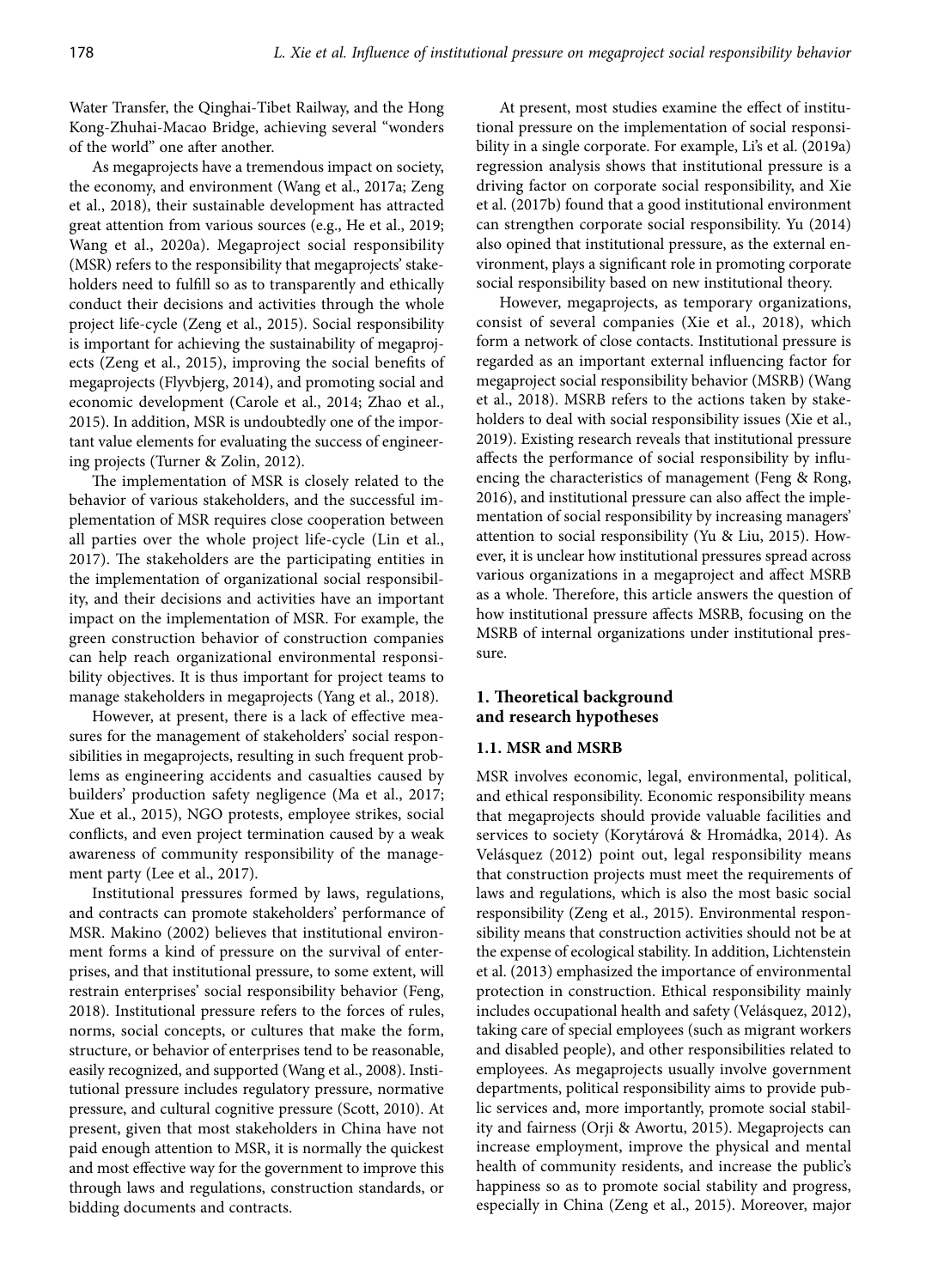infrastructure projects play an important role in eradicating local poverty and in solving immigration problems (Fincher, 1997).

Based on the Social Action Theory of Talcott Parsons, the present study defines MSRB as the behavior that multiple heterogeneous actors in megaprojects choose to adopt to fulfill their social responsibility in the context of complex influencing factors, and the process of their interactions through the whole project life-cycle. As MSR is jointly completed by the organizations that formally participate in project construction, the MSRB is essentially the social responsibility behavior of those participating organizations. According to Social Action Theory, social action is an activity carried out by actors using specific means to achieve their goals, which is subject to the conditions surrounding the action, the values of actors, social norms, etc. Behavior has multiple dimensions, including behavioral performance and behavioral strategies. Behavioral performance focuses on what the organization does, while behavioral strategies pay more attention to how the organization does it. The present study focuses on "the performance of MSRB".

Over the last decade, an increasing number of construction firms from China have entered the international market (Pheng & Hongbin, 2003). In particular, the Belt and Road Initiative (BRI) has galvanized the international market (Zhou et al., 2017) and accelerated the Chinese construction enterprises to participating in the construction of megaprojects globally, such as the A2 highway in Poland. This increasing internationalization requires megaproject participants to pay more attention to their MSR performance (Xie et al., 2020).

Different from corporate social responsibility behavior, the heterogeneity, interactivity, and complexity of participants make the influencing factors of MSRB much more complicated. These can be roughly divided into internal influencing factors and external influencing factors. The internal influencing factors include the characteristics of participants, such as their internationalization level (Ma et al., 2016), industry status (Cambra-Fierro et al., 2013), leadership (Wang et al., 2017b), and CEO narcissism (Lin et al., 2018). The project culture can also affect the implementation of social responsibility. External influencing factors include external stakeholder pressure, external appeal, and institutional environment. The external stakeholders represented by non-governmental organizations are increasingly concerned about (and demanding) the social responsibility of projects (Winch & Bonke, 2002). Improper social responsibility behavior has a negative impact on the project (Brockman, 2014). Xie et al. (2019) found that external appeal has a positive impact on hypocritical MSRB. The external institutional environment in which a project is located also affects social responsibility behavior. A good institutional environment can promote the adoption of social responsibility (Xie et al., 2017a).

In contrast with traditional construction projects, megaprojects are more closely associated with socioeco-

nomic systems. Thus, their impact surpasses the project level to a higher and wider organization field (Li et al., 2019b). The course of megaprojects' decision making, planning, management, and coordination reflects the interaction between multiple actors with different conflicts of interests and are influenced by politics, the economy, and institutions. Megaprojects are not isolated islands: their huge social impact makes the decision making and implementation of a megaproject happen under an open social environment, making a megaproject a complex organizational field (Li et al., 2019b). Therefore, research into MSRB should take full account of its organizational field background. As new institutional sociology emphasizes the analysis of participants' behavior in the context of an organizational field (Hoffman, 1999), it is appropriate to apply new institutional sociology to study MSRB.

Institutional theory is widely recognized as a powerful theoretical framework and has been widely applied to explore a range of research topics, such as the internationalization progress of higher education (Alsharari, 2019), changes in management accounting (Burns & Scapens, 2000), and inter-organizational relationships (Rozenfeld & Scapens, 2021). According to new institutionalism theory, institutional pressure – composed of regularization, normativeness, and culture-cognition – affects organizational behavior (Scott, 2010). Institutional pressure includes not only laws and regulations, but also stakeholder pressure and project cultural pressure. While new institutionalism theory considers the external environment of megaproject participants, it ignores the characteristics of megaproject participants. Many studies point out that the organization's reflection and judgment on institutional pressure depends on the characteristics of the organization itself and its social responsibility cognition. For example, Liu and Wang (2016) found that actors choose the most suitable CSR behavioral measure for themselves according to their own position in the environment and their understanding of the environment. In addition, Powell and DiMaggio (1991) believe that the impact of institutional pressure on actors is influenced by the media of communication and proliferation: the transmission of institutional information affects the understanding, interpretation, and acceptance of the receiver (Scott, 2010). Through the above analysis, it is easy to see that the impact of institutional pressure on MSRB is restricted by the participants' own social responsibility cognition and communication mechanism (CM). Therefore, the present study focuses on how institutional pressure affects MSRB, with the role of social responsibility cognition and CMs taken into consideration.

#### **1.2. Effects of institutional pressure on MSRB**

Institutional pressure (IP) is an important external influence factor affecting MSRB (Wang et al., 2018). Institutional pressure, also named "the institutional environment", refers to social concepts, rules, norms, or cultures that promote the formation, structure, and behavior of a company to be reasonable, acceptable, and supported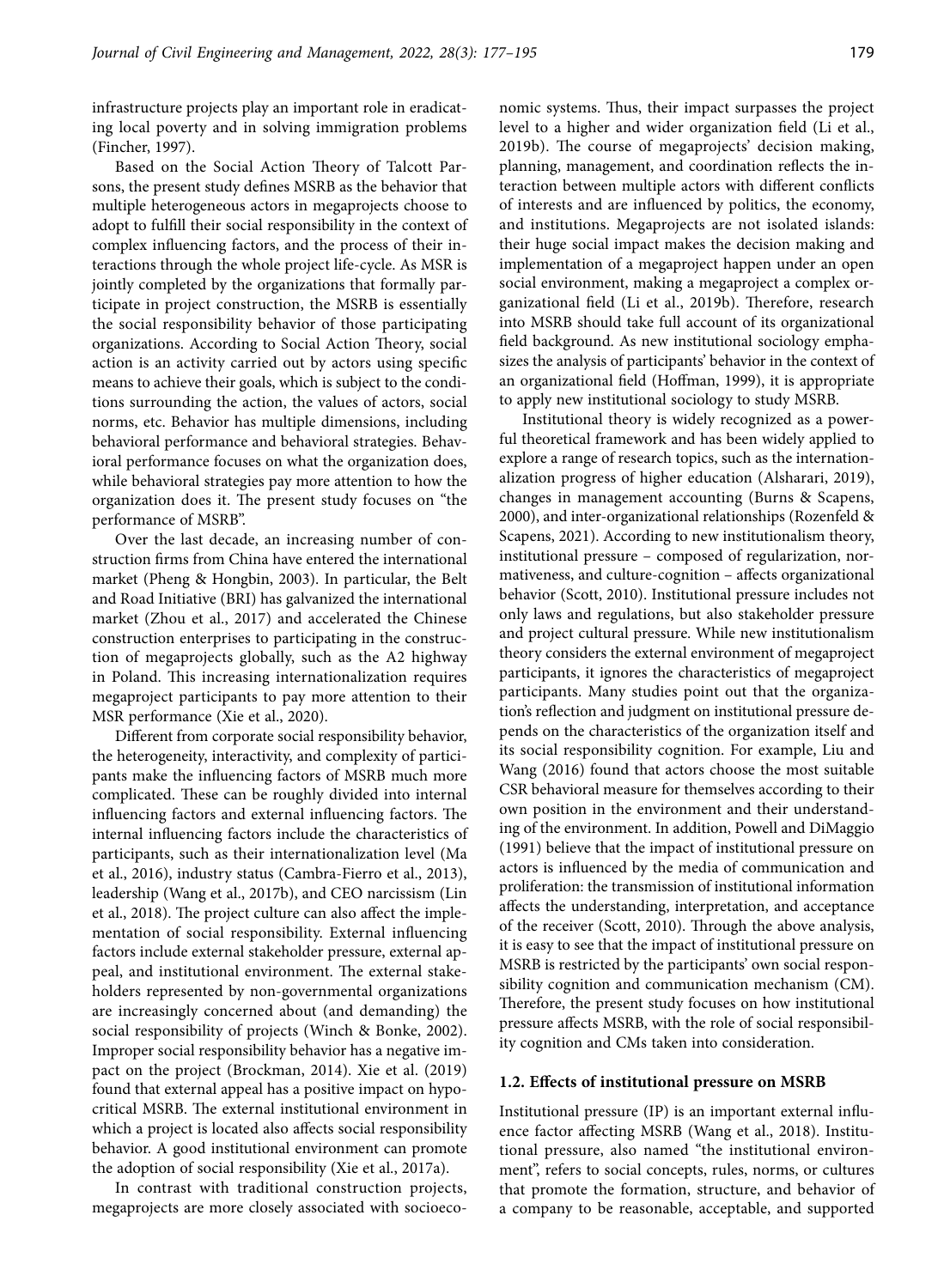(Shen, 2010). Institutional pressure drives megaproject construction enterprises (stakeholders) to take more responsibility and pay more attention to the impact of their decisions or activities on society.

According to new institutionalist theory, institutional pressure includes the three basic elements of regularization, normativeness, and culture-cognition (Scott, 2010), and good institutional pressure can promote social responsibility. Table 1 shows some specific examples that form institutional pressures. Of these, regularization usually refers to the adoption of such mandatory means as laws, regulations, rules, and systems to achieve particular purposes, and the regulatory pressures in the engineering field mainly include government regulations, legal systems, government supervision, industry norms, and engineering-related legal provisions. Hart and Saunders (1998) have shown that mandatory pressure can significantly promote corporate social responsibility behavior. If enterprises violate the system norms, they may lose some of their legitimacy, reduce their reputation in the industry, and even threaten their own economic benefits (Mezias, 1990). Legitimacy refers to the extent to which organizational behavior is accepted by stakeholders based on current social norms and values (Suchman, 1995). Normative pressure mainly refers to the external environment restricting organizational behavior through values and norms, but it can also refer to the expectation of organizational behavior in the organization's environment (thinking or hoping that the organization does something specific in some way) that creates behavioral pressure on the organization. Largely due to ethical and moral attributes and altruism in social responsibility, in addition to government and public policies, the external public and media can play an effective role in promoting the company without the company's voluntary participation and preventing the disguised behavior of enterprises (Wang et al., 2018). Culture cognitive pressure mainly refers to the cultural influence of the external environment on corporate cognition, so that enterprises can adopt similar behaviors independently, mainly referring to the behavior of enterprises imitating organizations that are recognized

Table 1. Examples of the institutional pressures

| Pressure type              |                                   | Examples                                                                                                                                                                                                         |  |
|----------------------------|-----------------------------------|------------------------------------------------------------------------------------------------------------------------------------------------------------------------------------------------------------------|--|
| Institutional<br>pressures | Regulatory<br>pressure            | Regulations of the People's<br>Republic of China on the<br>Implementation of Bidding Law<br>Environmental law of the People's<br>Republic of China<br>International Federation of<br><b>Consulting Engineers</b> |  |
|                            | Normative<br>pressure             | Qualification and Grade Appraisal<br>of Construction Association<br>Green rating of environmental<br>associations                                                                                                |  |
|                            | Cultural<br>cognitive<br>pressure | The atmosphere of fulfilling social<br>responsibility in construction<br>industry                                                                                                                                |  |

by themselves. For instance, when leading enterprises in the industry have good social responsibility performance, other enterprises will be forced to imitate their behavior due to competitive pressures. In addition, Liu and Wang (2016) also found similarities in social responsibility between companies with relatively close links; their behaviors were in line with the behavior of core companies (Chen et al., 2018). Wang et al. (2018) found that, compared with regulatory pressure and normative pressure, the impact of imitation pressure on the megaproject organizational behavior is more significant. Based on the above analysis, we propose the following hypotheses:

*H*1: *Institutional pressure is positively correlated with MSRB. H*1a: *Regulatory pressure is positively correlated with MSRB. H*1b: *Normative pressure is positively correlated with MSRB. H*1c: *Cultural cognitive pressure is positively correlated with MSRB.*

Although institutional pressure can have an impact on MSRB, it is important to note that institutional elements, whether they are regulation, norms, or culture-cognition, need to be transmitted and diffused. The information "deliverer", and the way of transmission, will affect the recipient's understanding, interpretation, and acceptance of it. In other words, the action mechanism of institutional pressure on the actor will be affected by the media of transmission and diffusion.

# **1.3. Institutional pressure affects MSRB through social responsibility cognition**

Organizational social responsibility cognition mediates the effect of institutional pressure on social responsibility behavior. The institution acts on the actor of social responsibility behavior and influences the participants to adopt social responsibility. However, the behavioral actor's own social responsibility cognition is different, which leads to a difference in the adoption of social responsibility behavior. Some studies point out that the characteristics of enterprises affect the social responsibility of enterprises, and the organization's reflection and judgment on institutional pressure depends on the characteristics of the organization itself and its social responsibility cognition. For example, industry leaders are often more active in fulfilling social responsibility (Cambra-Fierro et al., 2013), and a high level of internationalization normally means having a good CSR performance (Orji & Awortu, 2015; Othman & Abdellatif, 2011; Stone, 2008). "Cognition" is usually a unique attribute at the individual level that reflects the decision maker's perception of social responsibility (Aguinis & Glavas, 2012; Lin et al., 2018). Similarly, if we treat the organization as a complete individual (e.g., a construction unit), the social performance behavior of each "individual" in megaprojects is influenced positively by its social responsibility cognition.

The participants have particular perception and ability to understand – existing in the environment and being subject to the environment - and they can also under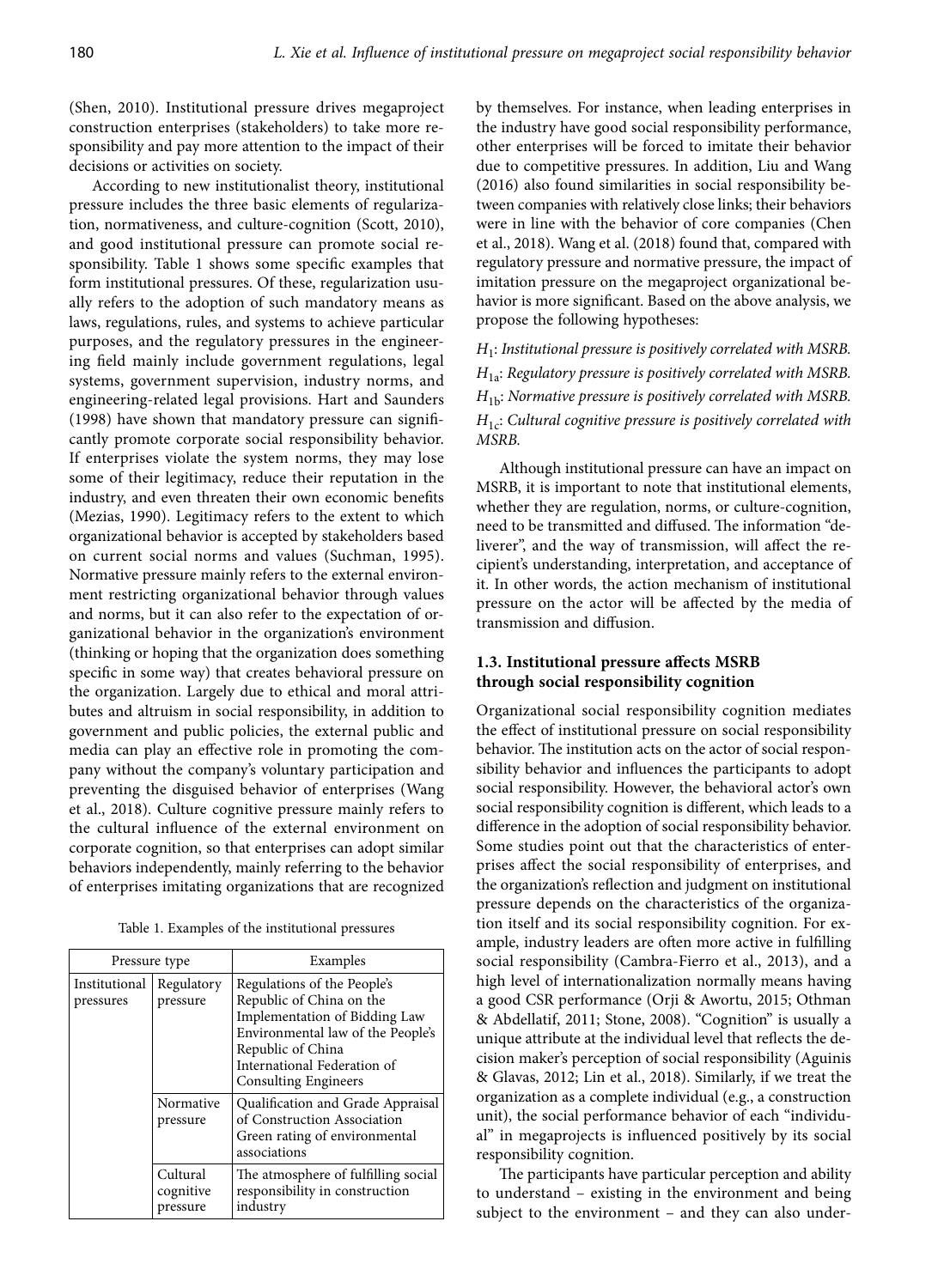stand and choose according to their own situations (Giddens, 1979, 1986). Social responsibility behavior, as well as social responsibility cognition, is influenced by three institutional pressures of regulation, normativeness, and culture-cognition. For example, institutional pressures influence the firm's strategic cognition, thus affecting ambidextrous innovation (Song & Zhao, 2021). The institutional pressure largely impacts on its own social responsibility cognition.

Organizations involved in megaprojects face two levels of social responsibility: the project and the organization itself (Lin et al., 2018). The social responsibility of the organization itself is different from the social responsibility of the project itself, and the focus of the present study is the social responsibility behavior adopted by the organization in the project dimension. A project is a temporary organization that allocates inputs of MSRB into the project according to the characteristics of the project and its own ability. The organization is permanent, and the corresponding organizational social responsibility is part of the organizational culture and strategy. It is relatively stable and represents the level of organizational social responsibility cognition. Therefore, this study regards the performance of organizational social responsibility as the level of organizational social responsibility cognition. Organizations that attach more importance to social responsibility are more sensitive to the requirements of social responsibility in the surrounding pressure. It is easier for organizations to receive the requirements of institutional pressure in the project, and the organizations are more likely to do this for their own social responsibility behavior to improve their own social responsibility cognition. Consequently, we propose:

*H*2: *Organizational social responsibility cognition* (*SRC*) *mediates the relationship between institutional pressure and MSRB.*

# **1.4. Effects of the communication relationship and relationship strength on MSRB**

The CM can affect the effect of institutional pressure on behavior. A megaproject is a temporary organization field (Xie et al., 2018), and the institutional environment is an important behavior code of the organization. The disseminator and mode of information can affect the understanding, interpretation, and acceptance of the recipient (Scott, 2010). The impact of institutional pressure on actors is influenced by the media of communication and proliferation (Powell & DiMaggio, 1991). In megaprojects, the temporary project team relies on effective communication to quickly and clearly understand each other's views and intentions, clarifying rights, responsibilities, and interests (Powell & DiMaggio, 1991), and promoting a consensus and collaboration to complete tasks. Communication is a two-way process that requires information sharing and exchange of thoughts and feelings (DeSanctis & Monge, 2010): it is important for the spread of institutional pressure in the project and the interaction of agents' behaviors.

The process and results of agent communication affect the relationship between institutional pressure and MSRB. Smooth information sharing and communication between participants enables the government's will, community, and public expectations, and the behavioral orientation of other organizations in the same industry to be delivered quickly and accurately – improving the transmission effect of social responsibility concepts and behaviors. Consequently, the CM is necessary when communicating and spreading social responsibility between organizational networks (Chen et al., 2018). Therefore, we propose:

# *H*3: *CM positively moderates the relationship between IP and MSRB.*

The communication methods between major project organizations include formal CMs and social networks among stakeholders. Through such formal CMs as joint offices, conferences, and information platforms, project teams can collect, analyze, and communicate information in a timely manner; quickly understand the status of the project; and make appropriate and timely decisions (Wu et al., 2017). The timeliness, accuracy, completeness, and adequacy of information exchange are recognized standards to measure communication quality (Cigrang et al., 2014), and are used to measure the level of CM in the present study.

The frequency and intensity of communication between organizations affects the effect of institutional pressure on social responsibility behavior. In contrast with corporate social responsibility, engineering social responsibility cannot be realized by only one enterprise or organization. In the megaproject of multi-agent close interaction and interdependence, the influence of enterprise behavior and various factors on the enterprise is regulated by the engineering network. CM reflects the communication mode between organizations under the formal organizational structure, while the social network represents the actual behavior patterns and work practices between organizations (Powell & DiMaggio, 1991). The megaproject stakeholder network reflects the interaction patterns between internal and external stakeholders, provides tools for IP diffusion, offers a path for the dissemination of MSR, and promotes the similarity of socially responsible behavior among enterprises (Liu & Wang, 2016).

When the frequency of exchanges between organizations increases, institutional pressure will spread more rapidly in the organization, thus promoting its effect. In this research, the frequency of interactions and degree of influence is measured by inter-organizational relationship strength (RS). Therefore, we propose:

# *H*4: *RS positively moderates the relationship between IP and MSRB.*

There are frequent exchanges between organizations, and the organization's cognition of social responsibility affects each other in the process of communication. At the same time, the greater the influence of the party with high social responsibility cognition, the higher is the trust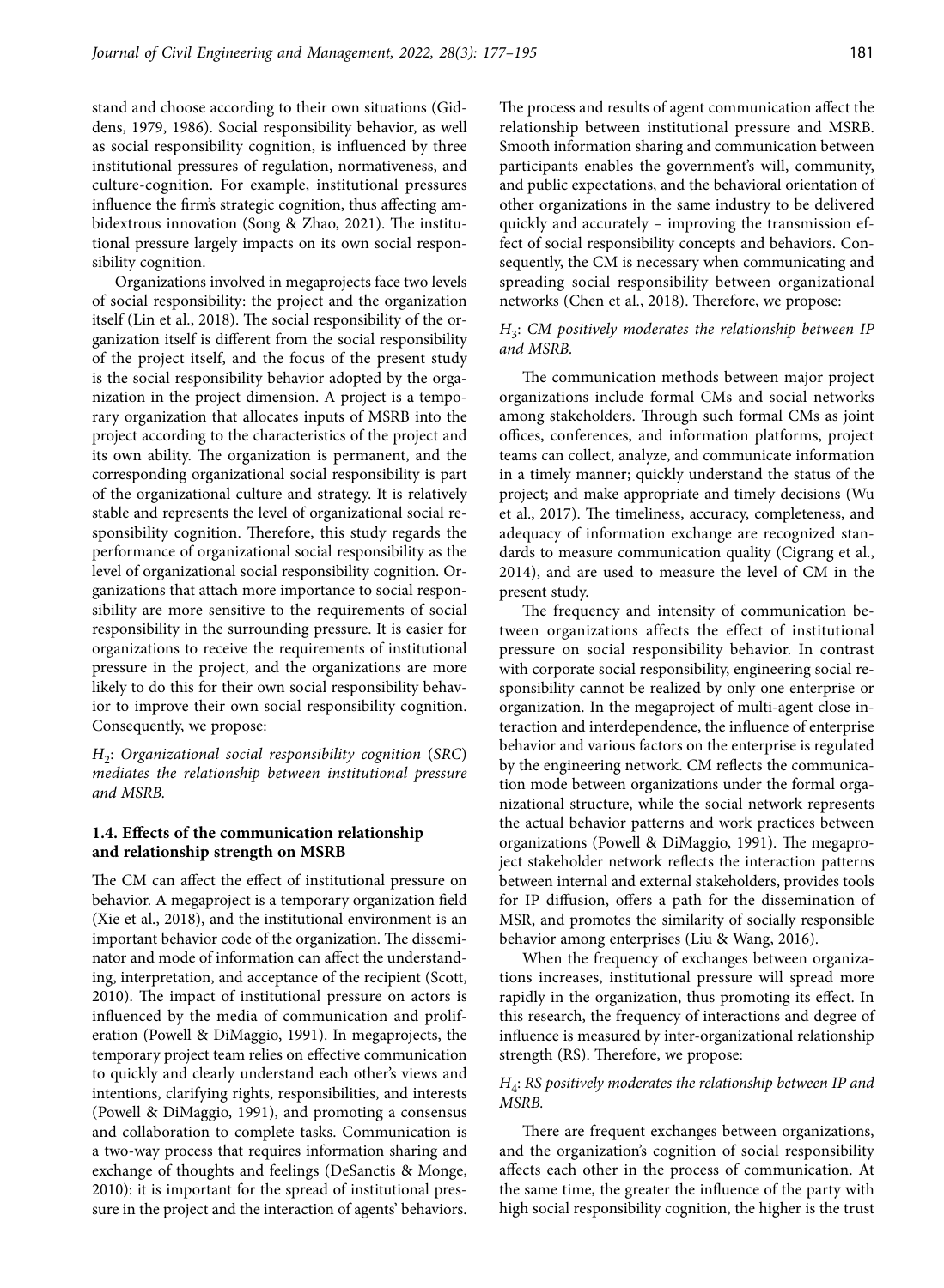

Figure 1. Conceptual model of MSRB rules

from other organizations, and thus they are more likely to imitate its behavior. Therefore, we propose:

H<sub>5</sub>: RS positively regulates the mediating effect of SRC be*tween IP and MSRB.*

Figure 1 shows the conceptual model of the relationships between IP, CM, RS, SRC, and MSRB.

### **2. Methodology**

### **2.1. Data collection and processing**

This study is conducted in China, mainly because China is experiencing its "biggest infrastructure investment boom" in recent years (Ansar et al., 2016). Of the world's 30 most impressive megaprojects, more than a quarter are in China (Li, 2018; Yun et al., 2020). Qianhai is the core area of Shenzhen, one of the four first-tier cities in China, covering an area of 14.92 km<sup>2</sup> with a scale of 2600-3000  $m<sup>2</sup>$  and a planned employment population of 650,000. It holds an important position connecting Shenzhen and Hong Kong, and is also an important place connecting Chinese mainland with the world. The planned investment

in the Shenzhen-Qianhai district construction project is over CNY 1 billion (approximately USD 156 million), and its construction is of great strategic significance to China's economic and social development. The project includes housing, roads, tunnels, and many other types of facilities, and involves many overseas construction companies. It is a typical and representative group megaproject in China and therefore provides a suitable case for the study of MSRB.

A broad questionnaire survey was used for data collection. The questionnaire used a Likert-5 scale from 1 (totally inconsistent) to 5 (totally consistent) to measure the selected constructs. The measurement items of MSRB were adapted from Lin et al. (2017), which captured three participating entities' MSRB, including project owner, construction company, and supervision company. To measure CM, we mainly referred to Wu et al. (2017) and used a total of five measurement items. Based on Wang et al. (2018) and Yu (2014), the measurement of IP consists of 13 items, including 4 for regulatory pressure, 5 for normative pressure, and 4 for cultural cognitive pressure. The SRC measurement was adopted from Lin et al. (2017), using a total of 9 items. The measures used for the RS were based on Granovetter (1973) and Autry and Golicic (2010), including communication frequency and degree of influence. The Appendix contains details of the questionnaire.

After the questionnaire development, random sampling was used to select the target respondents. 11 construction sites were selected and the questionnaire was randomly distributed to a total of 196 megaproject managers working on the sites: these include owner, contractor, and supervisor to ensure their reasonable representativeness in MSR practices. In addition, to improve the effectiveness and accuracy of the survey data, the research team entrusted the Guangzhou Municipal Housing and Urban-Rural Development Bureau to issue a government



#### **Process Main work**

Figure 2. Survey procedures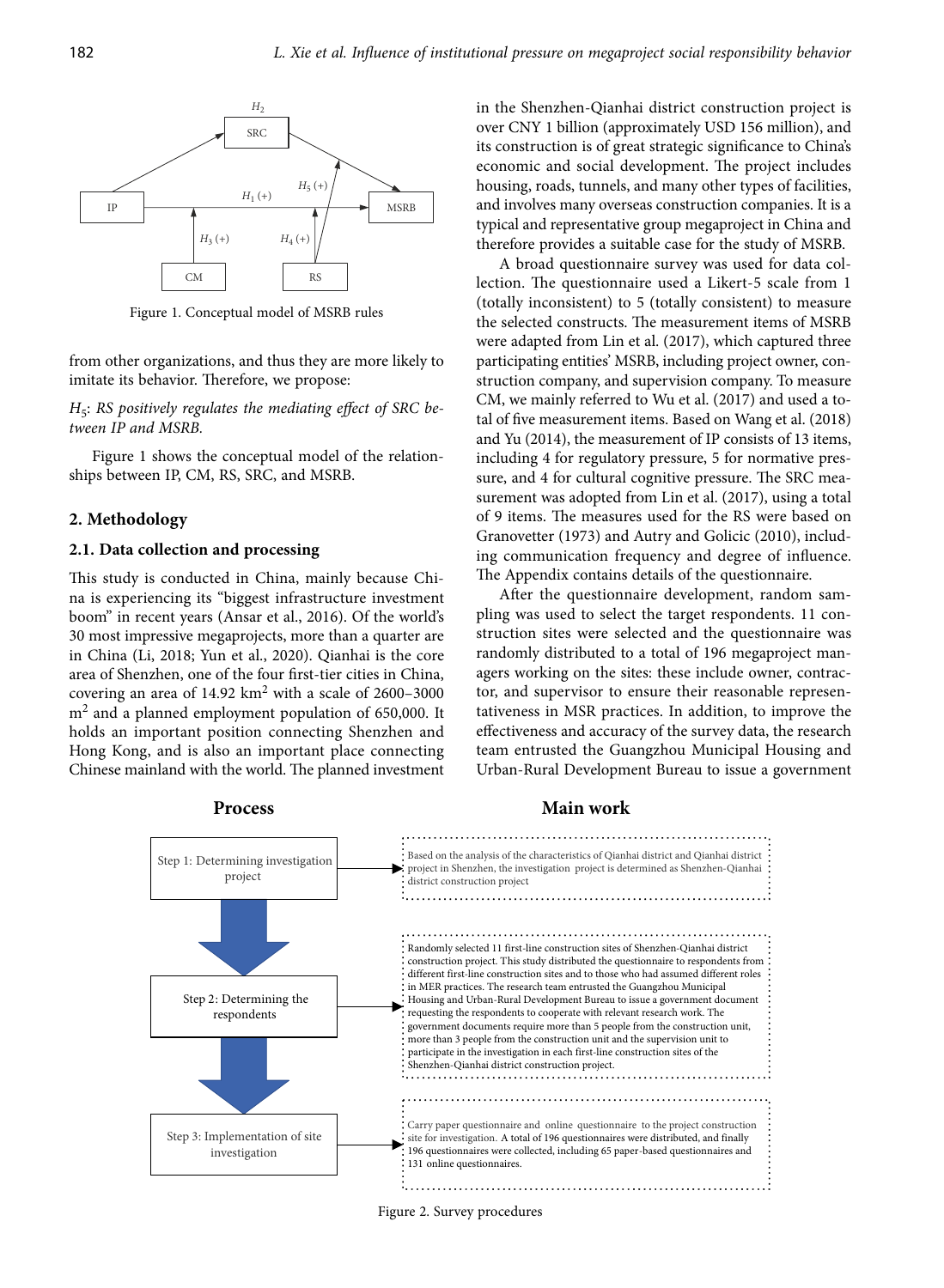document encouraging the respondents to cooperate with the study. Finally, the members of the research group carried the government document construction sites to conduct on-the-spot visits and surveys. The questionnaires were completed by either an on-site paper version or online questionnaire using the online questionnaire platform Questionnaire Star. The respondents were asked to complete the questionnaire based on the megaproject on which they were working. Figure 2 shows the three steps in the survey process.

All 196 questionnaires were collected, comprising 65 paper-based questionnaires and 131 electronic questionnaires. Those less than 90% complete, with same answers to more than 80% of the questions, or obviously randomly answered were deleted. This left 147 valid questionnaires remaining: an effective response rate of 75%.

### **2.2. Data analysis method**

The data analysis is by multiple regression: this is a statistical method to establish the quantitative relationships between multiple variables in linear or non-linear mathematical models. Here it is used to explore the relationship between institutional pressure (comprising regulatory pressure, normative pressure, cultural cognitive pressure), organizational social responsibility cognition and MSRB, and, more specifically, verifying the mediating effect of social responsibility cognition between institutional pressure and MSRB, verifying the moderating effect of CM and relationship strength between institutional pressure and MSRB, and verifying the moderating effect of relationship strength between social responsibility cognition and MSRB.

Reliability refers to the degree of consistency of results obtained by repeated measurements on the same respondent in the same way. Here, Cronbach  $\alpha$  coefficient is used for reliability analysis. Validity refers to the extent to which analytical measurement tools or means can accurately measure the things to be measured. The measurement scale used is universally acknowledged and mature in the field of MSR currently. Before the formal investigation, a pre-investigation was carried out, and some items that failed in the reliability and validity verification were deleted before the final questionnaire was obtained and the reliability and validity of the questionnaire were proved.

Multicollinearity is mainly tested by the coefficient of tolerance and variance inflation factor (VIF) of regression model, where VIF is the reciprocal of tolerance. Theoretically, when  $VIF \geq 10$ , the model has serious multicollinearity; the closer the VIF is to 1, the weaker the multicollinearity is (O'brien, 2007).

#### **3. Analysis and results**

#### **3.1. Descriptive statistical analysis**

The 147 valid questionnaires are mainly from managers with management experience of megaproject construction work. Table 2 shows the respondents' profile information, indicating that the majority are from state-owned enterprises (70.7%), construction companies (75.1%), and have an undergraduate degree and above (62.6%). The male to female ratio is approximately 14:1, which is consistent with the general male dominance in construction projects, especially in construction sites. The number of managers accounts for 88.4%, of which 58.5% were junior managers and 26.5% were middle and senior managers; 66.0% have been working more than 5 years and 32.0% over 10 years. These are reasonable representatives of the situation in China.

#### **3.2. Reliability analysis**

As shown in Table 3, the Cronbach  $\alpha$  coefficients of each measurement dimension are higher than the acceptability criterion of 0.7 (Hair et al., 2014), indicating the results have high stability.

### **3.3. Test for multicollinearity**

Table 4 shows the results of the multicollinearity tests, indicating that the VIF values of all independent variables are less than 10 and, therefore, there are no multicollinearity relationships between the independent variables.

| Variable       | Category                  | Number | Proportion<br>$(\%)$ | Variable       | Category           | Number | Proportion<br>$(\% )$ |
|----------------|---------------------------|--------|----------------------|----------------|--------------------|--------|-----------------------|
| Organizational | Project owner             | 34     | 23.1                 | Organizational | State owned        | 104    | 70.7                  |
| roles          | Construction company      | 84     | 57.1                 | ownership      | Private owned      | 39     | 26.5                  |
|                | Supervision company       | 29     | 19.1                 |                | Foreign owned      | 4      | 2.8                   |
| Education      | High school and below     | 17     | 11.6                 | Gender         | Male               | 137    | 93.2                  |
|                | Junior college degree     | 38     | 25.9                 |                | Female             | 10     | 6.8                   |
|                | Undergraduate             | 78     | 53.1                 | Working years  | Less than 5 years  | 50     | 34.0                  |
|                | Master's degree and above | 14     | 9.5                  |                | $6-10$ years       | 50     | 34.0                  |
| Position       | Grassroots managers       | 86     | 58.5                 |                | $11-15$ years      | 13     | 8.8                   |
|                | Middle managers           | 39     | 26.5                 |                | $16-20$ years      | 14     | 9.5                   |
|                | Top managers              | 5      | 3.4                  |                | More than 20 years | 20     | 13.6                  |
|                | Others                    | 17     | 11.6                 |                |                    |        |                       |

Table 2. Respondents profile information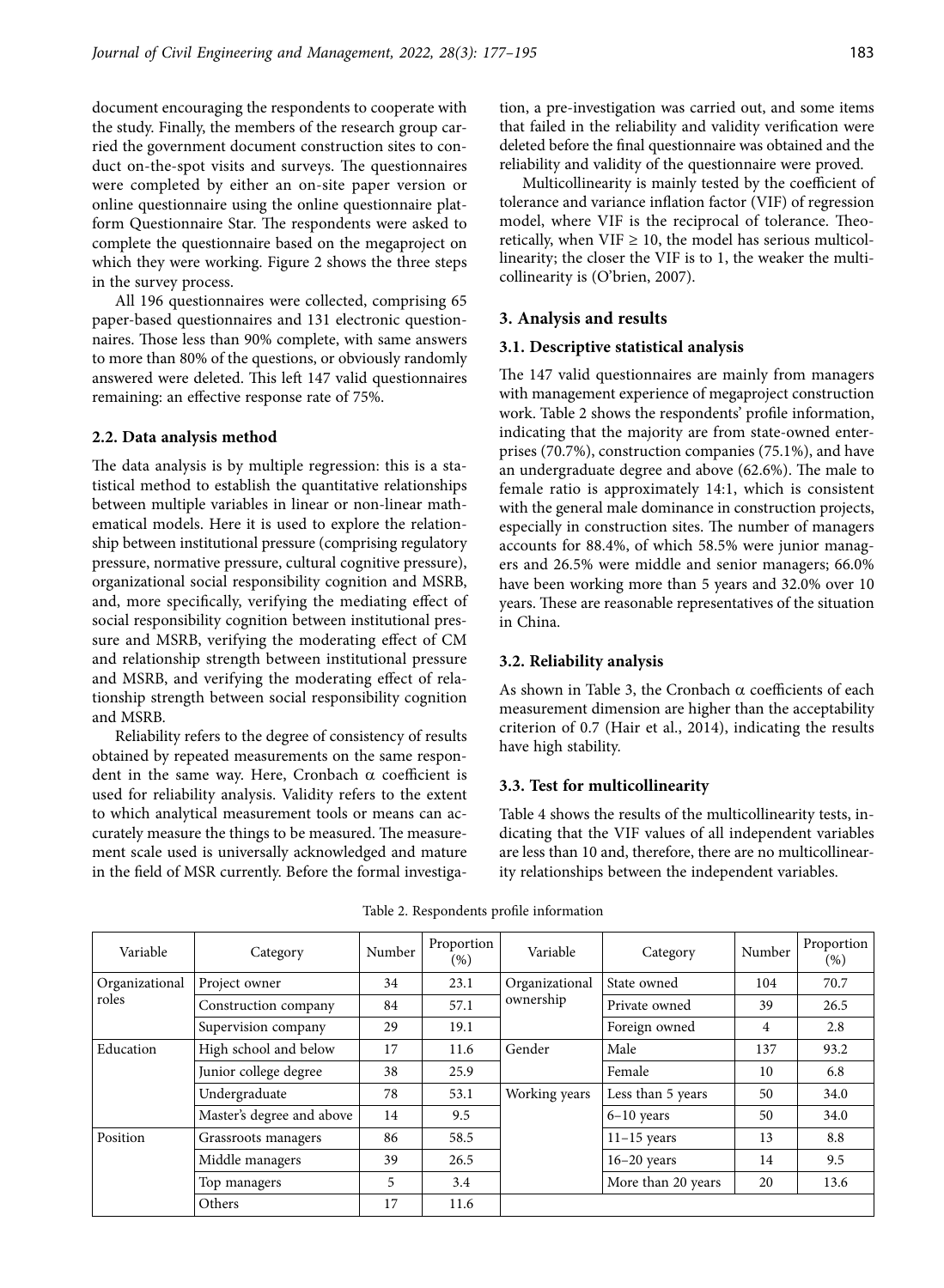| Variable                                               | Cronbach $\alpha$ | Number of<br>questions |
|--------------------------------------------------------|-------------------|------------------------|
| Social responsibility behavior<br>of owner unit        | 0.925             | 8                      |
| Social responsibility behavior<br>of construction unit | 0.924             | 9                      |
| Social responsibility behavior<br>of supervision unit  | 0.909             | 7                      |
| Regulatory pressure                                    | 0.927             | 4                      |
| Normative pressure                                     | 0.899             | 5                      |
| Cultural cognitive pressure                            | 0.919             | $\overline{4}$         |
| Information communication<br>mechanism                 | 0.947             | 5                      |
| Organizational social<br>responsibility cognition      | 0.931             | 9                      |
| Communication frequency                                | 0.916             | 15                     |
| Degree of influence                                    | 0.910             | 15                     |

Table 3. Reliability analysis results

Table 4. Results of the multicollinearity test

| Model                                 | Collinearity statistics |       |  |
|---------------------------------------|-------------------------|-------|--|
|                                       | Tolerance               | VIF   |  |
| Institutional pressure $(IP)$         | 0.262                   | 3.820 |  |
| Social responsibility cognition (SRC) | 0.476                   | 2.099 |  |
| Communication mechanism (CM)          | 0.365                   | 2.736 |  |
| Relationship strength (RS)            | 0.913                   | 1.095 |  |

#### **3.4. Multiple regression analysis**

#### **3.4.1. Influence of institutional pressure on MSRB**

Firstly, the control variables of Project ID, Organizational roles, and Organizational ownership are placed into regression Model 1 with the MSRB as the dependent variable (as shown in Table 5). Project ID refers to the 11 different construction sites; Organization roles are project owner, construction company, and supervision company; and Organization ownership comprises state-owned, private-owned and foreign-owned organizations. The results show there is no significant correlation between the control variables and MSRB, indicating that the differences in MSRB of organizations are not affected by Project ID, Organizational roles, or Organizational ownership.

Secondly, institutional pressure is added into the regression model (Model 2). As shown in Table 6, institutional pressure is significantly positively correlated with MSRB ( $b = 0.627$ ,  $p = 0.000 < 0.05$ ), so  $H<sub>1</sub>$  is not rejected. In order to further examine the role of the three dimensions (regulatory pressure, normative pressure, cultural cognitive pressure) in institutional pressure, the three variables are added into the regression model (Model 2a). The results show that only regulatory pressure has a significant (positive) effect on MSRB ( $b = 0.311$ ,  $p = 0.002$  < 0.05). The most likely reason is that the development of

Table 5. Regression results for Model 1

| Mode l                             | Variable             | Regression<br>coefficient (P value) |
|------------------------------------|----------------------|-------------------------------------|
| Model 1                            | Project ID           | $-0.013(0.602)$                     |
| $R^2 = -0.017$                     | Organizational roles | $-0.063(0.950)$                     |
| $F = 0.182$ (0.908) Organizational | ownership            | 0.184(0.854)                        |

*Note*: Intercept coefficient (Model 1) = 4.602.

Table 6. Regression results for Model 2

| Variable/Model              | Model 2<br>Regression<br>coefficient<br>$(P$ value) | Model 2a<br>Regression<br>coefficient<br>$(P$ value) |
|-----------------------------|-----------------------------------------------------|------------------------------------------------------|
| Institutional pressure      | 0.623(0.000)                                        |                                                      |
| Regulatory pressure         |                                                     | 0.311(0.002)                                         |
| Normative pressure          |                                                     | 0.218(0.132)                                         |
| Cultural cognitive pressure |                                                     | 0.108(0.227)                                         |
| Project ID                  | $-0.003(0.890)$                                     | $-0.004(0.860)$                                      |
| Organizational roles        | $-0.090(0.190)$                                     | $-0.109(0.121)$                                      |
| Organizational ownership    | $-0.074(0.445)$                                     | $-0.701(0.464)$                                      |
| $R^2$                       | 0.374                                               | 0.375                                                |
| F                           | 22.826 (0.000)                                      | 15.630 (0.000)                                       |

*Note*: Intercept coefficient (Model 2) = 1.662, Intercept coefficient (Model 2a) =  $1.523$ .

social responsibility of megaprojects in China is still at the initial stage, with the public and organizations themselves having no clear understanding of the social responsibility of projects. As a result, the implementation of social responsibility in megaprojects mainly relies on the government's mandatory requirements.

# **3.4.2. Influence of organizational social responsibility cognition on MSRB**

In order to further test the mediating effect of organizational social responsibility cognition in MSRB, a threestep analysis is needed. The first step is to test the impact of institutional pressure on MSRB, and the Model 2 test has passed ( $b = 0.623$ ,  $p = 0.000 < 0.05$ ). The second step is to test the impact of institutional pressure on social responsibility cognition (Model 3), and the Table 7 results show that institutional pressure has a significant impact on organizational social responsibility cognition (*b* = 0.632,  $P = 0.000 < 0.05$ . The third step is to test the influence of institutional pressure and social responsibility cognition on MSRB (Model 3a). The Table 7 results show that the influence of institutional pressure on MSRB is not significant ( $b = 0.147$ ,  $p = 0.057$ ), the regression coefficient being reduced from 0.623 in Model 3. However, the influence of organizational social responsibility cognition on MSRB is significant (*b* = 0.753, *p* = 0.000 < 0.05). Therefore,  $H_2$  also cannot be rejected.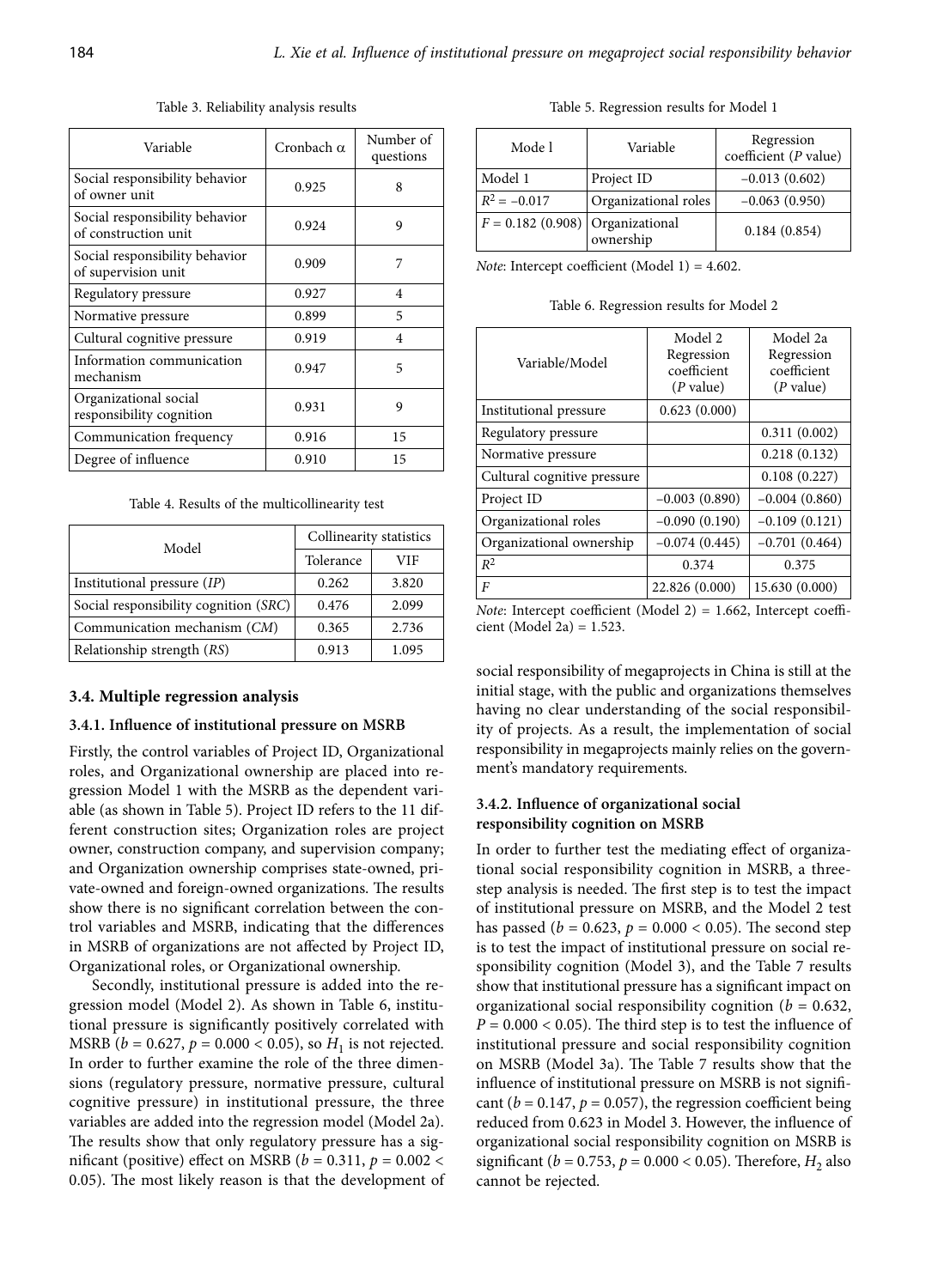| Variable/Model                  | Model 3<br>Regression coefficient ( $P$ value) | Model 3a<br>Regression coefficient ( $P$ value) |
|---------------------------------|------------------------------------------------|-------------------------------------------------|
| Institutional pressure          | 0.632(0.000)                                   | 0.147(0.057)                                    |
| Social responsibility cognition |                                                | 0.753(0.000)                                    |
| Project ID                      | 0.008(0.625)                                   | $-0.008(0.598)$                                 |
| Organizational roles            | $-0.066(0.218)$                                | 0.140(0.013)                                    |
| Organizational ownership        | $-0.098(0.199)$                                | 0.000(0.996)                                    |
| $R^2$                           | 0.522                                          | 0.589                                           |
| F                               | 0.811(0.000)                                   | 42.927 (0.000)                                  |

*Note*: Intercept coefficient (Model 3) = 2.138, Intercept coefficient (Model 3a) = 0.052.

|  | Table 8. Regression results for Model 4 |  |  |  |  |
|--|-----------------------------------------|--|--|--|--|
|--|-----------------------------------------|--|--|--|--|

| Variable/Model                                      | Model 4<br>Regression coefficient $(P$ value) | Model 4a<br>Regression coefficient (P value) |
|-----------------------------------------------------|-----------------------------------------------|----------------------------------------------|
| Institutional pressure                              | 0.681(0.000)                                  | 0.657(0.000)                                 |
| Communication mechanism                             | $-0.063(0.513)$                               | $-0.087(0.387)$                              |
| Communication mechanism X<br>Institutional pressure |                                               | $-0.043(0.414)$                              |
| Project ID                                          | 0.000(0.994)                                  | 0.002(0.921)                                 |
| Organizational roles                                | 0.096(0.165)                                  | 0.099(0.155)                                 |
| Organizational ownership                            | $-0.080(0.415)$                               | 0.089(0.366)                                 |
| $R^2$                                               | 0.372                                         | 0.370                                        |
| F                                                   | 18.273 (0.000)                                | 15.304 (0.000)                               |

*Note*: Intercept coefficient (Model 4) = 1.660, Intercept coefficient (Model 4a) = 1.896.

#### **3.4.3. Influence of CM on MSRB**

In order to test the adjustment function of the information CM, the cross-term of the CM and the institutional pressure is introduced into Model 4a. To avoid multicollinearity, the "CM" and Institutional pressure variables are centralized and then multiplied. The Table 8 results show that the CM has no significant moderating effect on the relationship between institutional pressure and MSRB  $(b = -0.043, p = 0.414 > 0.05)$ , and there is almost no change in  $R^2$  and significance between Model 4 and Model 4a.  $H_3$  is therefore rejected.

#### **3.4.4. Influence of relationship strength on MSRB**

In order to test the moderating effect of relationship strength on the relationship between institutional pressure and MSRB, institutional pressure, relationship strength, and their cross-term are introduced into Model 5a. To avoid multiple collinearity, this time the Institutional pressure and Relationship strength variables are centralized and multiplied. The Table 9 results show that the regulatory effect of relationship intensity on the relationship between institutional pressure and MSRB is also not significant ( $b = 0.006$ ,  $p = 0.708$ ), with little change in  $R^2$ and significance between Models 5 and 5a. Therefore,  $H_4$ is also rejected.

To test the moderating effect of relationship strength on the relationship between organizational social responsibility cognition and MSRB, Social responsibility cogni-

Table 9. Regression results for Model 5

| Variable/Model                                    | Model 5<br>Regression<br>coefficient<br>$(P$ value) | Model 5a<br>Regression<br>coefficient<br>( <i>P</i> value) |
|---------------------------------------------------|-----------------------------------------------------|------------------------------------------------------------|
| Institutional pressure                            | 0.622(0.000)                                        | 0.630(0.000)                                               |
| Relationship strength                             | 0.001(0.997)                                        | $-0.001(0.956)$                                            |
| Relationship strength X<br>Institutional pressure |                                                     | 0.006(0.708)                                               |
| Project ID                                        | $-0.003(0.891)$                                     | $-0.004(0.836)$                                            |
| Organizational roles                              | 0.090(0.193)                                        | 0.089(0.197)                                               |
| Organizational ownership                          | 0.074(0.453)                                        | 0.070(0.482)                                               |
| $R^2$                                             | 0.370                                               | 0.366                                                      |
| F                                                 | 19.132 (0.000)                                      | 15.042 (0.000)                                             |

*Note*: Intercept coefficient (Model 5) =1.662, Intercept coefficient  $(Model 5a) = 1.633.$ 

tion, Relationship strength, and their cross-term are introduced into Model 6a. To avoid multiple collinearity problems, this time the Social responsibility cognition and Relationship strength variables are centralized and multiplied. The Table 10 results show that the regulatory effect of relationship strength on the relationship between organizational social responsibility cognition and MSRB is again not significant ( $b = 0.000$ ,  $p = 0.990 > 0.05$ ), with little change in *R*2 and significance between Model 6 and Model 6a. Therefore,  $H_5$  is rejected too.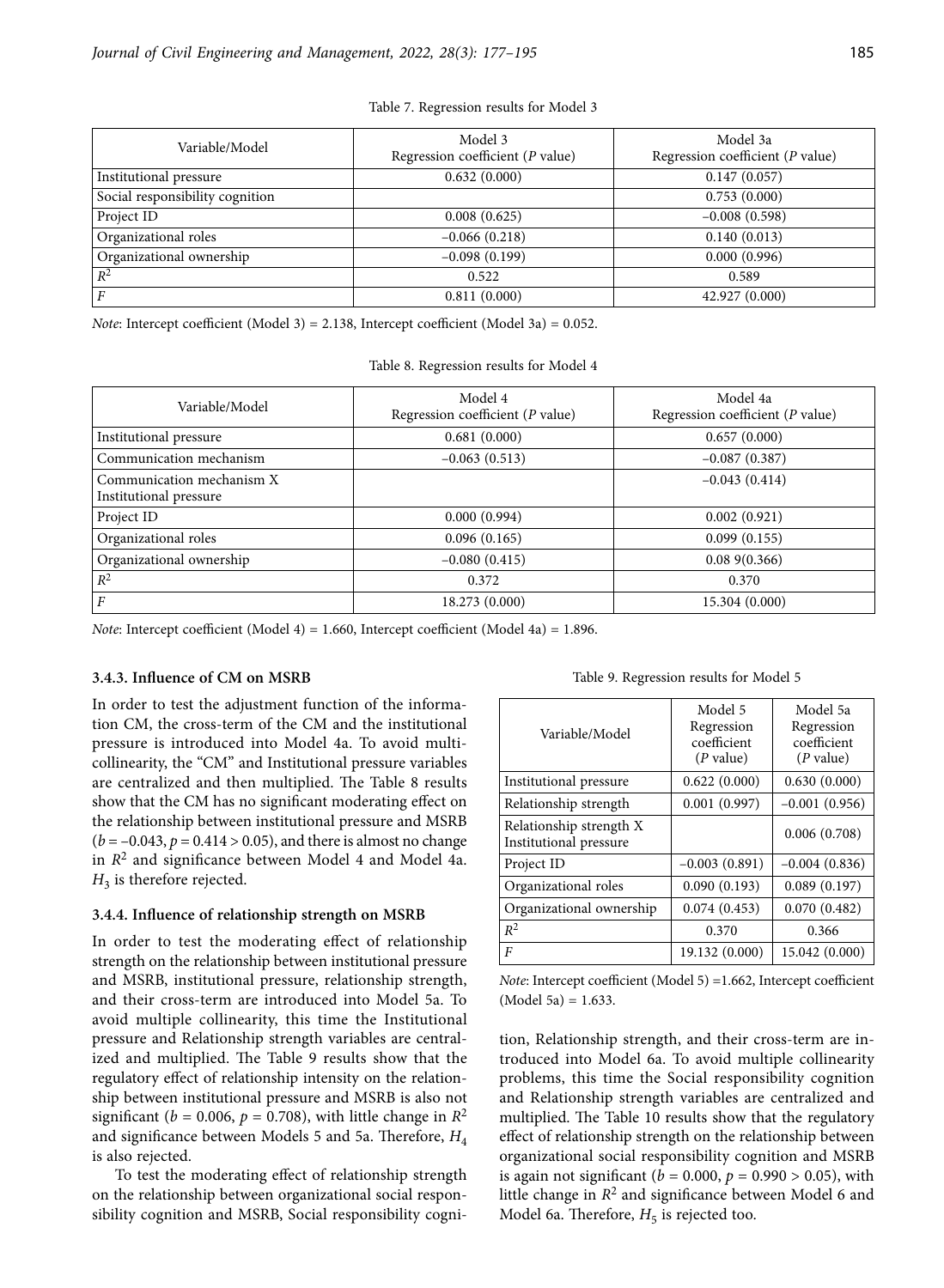Table 10. Regression results for Model 6

| Variable/Model                                                | Model 6<br>Regression<br>coefficient<br>$(P$ value) | Model 6a<br>Regression<br>coefficient<br>(P value) |
|---------------------------------------------------------------|-----------------------------------------------------|----------------------------------------------------|
| Social responsibility<br>cognition                            | 0.875(0.000)                                        | 0.875(0.000)                                       |
| Relationship strength                                         | $-0.001(0.892)$                                     | $-0.001(0.893)$                                    |
| Social responsibility<br>cognition X Relationship<br>strength |                                                     | 0.000(0.990)                                       |
| Project ID                                                    | $-0.011(0.515)$                                     | $-0.011(0.519)$                                    |
| Organizational roles                                          | 0.137(0.016)                                        | 0.137(0.017)                                       |
| Organizational ownership                                      | 0.016(0.844)                                        | 0.016(0.845)                                       |
| $R^2$                                                         | 0.579                                               | 0.576                                              |
| $\overline{F}$                                                | 41.122 (0.000)                                      | 34.025 (0.000)                                     |
|                                                               |                                                     |                                                    |

*Note*: Intercept coefficient (Model 6) = 0.139, Intercept coefficient (Model 6a) =  $0.139$ .

#### **3.4.5. Summary**

Table 11 summarizes the results of the hypothesis tests, showing all are rejected except that  $H_1$ ,  $H_{1a}$ , and  $H_2$ .

# **4. Discussion**

Currently, the adoption of MSR in China is mostly led by the Chinese government. The findings show that the more institutional pressure is applied, the better MSRB of the organization  $(H_1)$ . Moreover, regulatory pressure is the primary source of institutional pressure on MSRB ( $H_{1a}$ ), while the normative pressure and cultural cognitive pressure have no significant effect on MSRB  $(H_{1b}$  and  $H_{1c})$ . This finding is mainly due to regulatory pressure playing an important role in megaproject participants' behavior, as echoed in He's et al. (2020) finding that sufficient government regulatory pressure can improve the contractor's environmental behavior. However, normative pressure and cultural cognitive pressure can only be created and formed by a large number of organizational actors, which means that normative pressure and cultural cognitive pressure could hardly be developed when there are still relatively few megaprojects being constructed. For megaprojects, the government is usually like a "wind vane" or "focus", and the behavior of enterprises usually revolves around this focus (McAdams & Nadler, 2010). For MSR, the government plays a leading role (Ma et al., 2017). However, some studies conclude that the driving force of regulatory pressure on social responsibility is ineffective, because social responsibility contains voluntary and altruistic characteristics, and a better way is to promote the development of social responsibility through normative and cultural cognitive pressure (Wang et al., 2018). In other words, enterprises can improve and implement social responsibility by creating a better MSR environmental atmosphere that consciously fulfills or implements MSR. However, as the present study suggests, it will take time to create such an environment.

In addition, the participant's MSRB is affected by its own social responsibility cognition under institutional pressure  $(H_2)$ , which is consistent with previous research finding that institutional pressure affects the performance of social responsibility by affecting the characteristics of enterprises (Feng & Rong, 2016) with social responsibility cognition. The response and judgment of the organization to institutional pressure largely depends on its social responsibility cognition, and it chooses the most suitable behavior measures based on its position in, and understanding of, the environment (Liu & Wang, 2016). The organizations that attach importance to social responsibility are more sensitive to the requirements of the surrounding institutional pressure for social responsibility in the project, and are more likely to adhere to the requirements of institutional pressure for their own MSRB, thus improving their own social responsibility cognition. The higher the level of an organization's corporate social responsibility cognition, the more sensitive it is to institutional pressure, and the more attention it pays to its own social responsibility behavior in the project.

It is worth noting that, in the present study, information communication mechanism and relationship strength have no significant moderating effect on the relationship between institutional pressure and MSRB  $(H_3, H_4,$  and  $H_5$ ) – a conclusion also supported by Ma et al. (2019), where the positive effect of MSR in megaprojects is weakened by the interactions of primary stakeholders. How-

Table 11. Summary of research hypothesis test results

| No.                         | Hypothesis                                                                                                             | Test<br>result |
|-----------------------------|------------------------------------------------------------------------------------------------------------------------|----------------|
| $H_1$                       | Institutional pressure is positively correlated with MSRB                                                              | True           |
| $H_{1a}$                    | Regulatory pressure is positively correlated with MSRB                                                                 | True           |
| $H_{1b}$                    | Normative pressure is positively correlated with MSRB                                                                  | False          |
| $H_{1c}$                    | Cultural cognitive pressure is positively correlated with MSRB                                                         | False          |
| H <sub>2</sub>              | Organizational social responsibility cognition (SRC) mediates the relationship between institutional pressure and MSRB | True           |
| H <sub>3</sub>              | CM positively moderates the relationship between IP and MSRB                                                           | False          |
| $H_{\scriptscriptstyle{A}}$ | RS positively moderates the relationship between IP and MSRB                                                           | False          |
| $H_{5}$                     | RS positively regulates the mediating effect of SRC between IP and MSRB                                                | False          |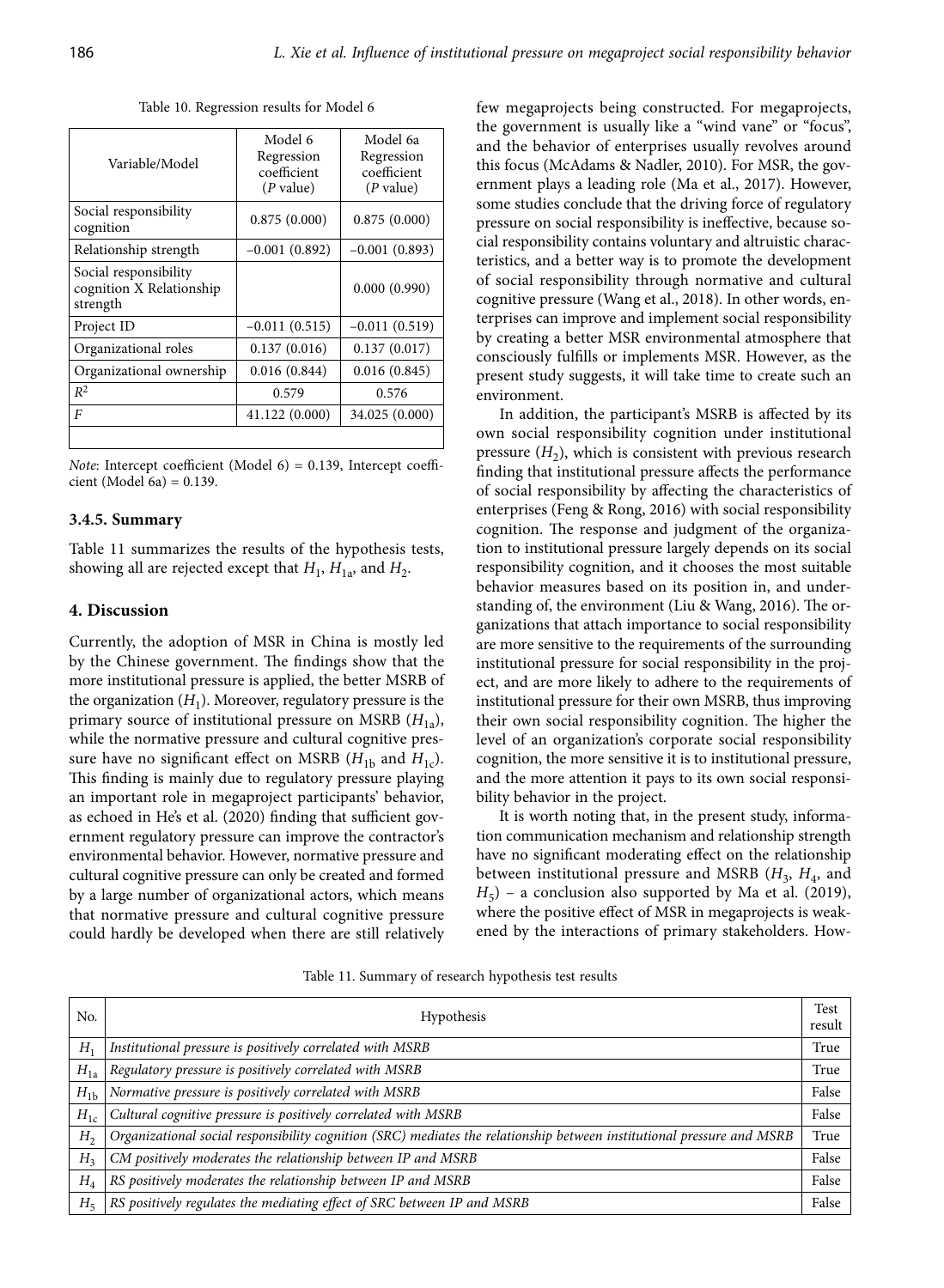ever, Wang (2014) believes that a smooth CM can promote the cooperation of megaproject participants to fulfill their social responsibilities for two main reasons. First, in the study of communication relationship, only the relationship between participants is considered, while the social responsibility cognition of participants is not considered: if an organization with a large influence has a low social responsibility cognition, it may have a negative impact on the whole network. Second, although enterprises with a high social responsibility cognition are sensitive to institutional pressure and engineering social responsibility, they are also willing to take the initiative to adopt social responsibility. However, this kind of behavior has not been noticeably publicized and praised in megaprojects, which implies that the organization taking the initiative to adopt MSRB has not obtained substantive benefits. With the increase of the communication intensity between organizations, they will find that adopt MSRB is meaningless. In addition, under the influence of other participants, even if the enterprise itself pays attention to social responsibility, it may no longer be willing to prevent "idle work" in the project.

This study finds that a precondition for the communication between participants to promote social responsibility behavior is for the vast majority of participants to accept that social responsibility is important for megaprojects. It is also found that current institutional pressure mainly promotes the MSRB through regulatory pressure, while normative pressure and cultural cognitive pressure have less impetus ( $H_{1b}$  and  $H_{1c}$ ). This is consistent with Yu and Liu's (2015) finding that regulatory pressure has the greatest impact on the adoption of social responsibility. In this context, the smooth communication between the agents may not only diffuse the effect of institutional pressure better, but also help them avoid some social responsibility behaviors (that they thought unnecessary) through cooperation and other means, which weakens or even offsets the positive impact of institutional pressure on MSRB.

It is therefore important to create an atmosphere of social responsibility through normative pressure and cultural cognitive pressure (Wang et al., 2018): normative pressure changes organizational behavior through shaping certain values, while cultural cognitive pressure mainly affects organizational behavior through imitation. Ethical behavior is most important in social responsibility behavior, and regulatory pressure can only regulate the behavioral bottom line. For responsibility and obligation beyond the bottom line, normative pressure and cultural cognitive pressure play more significant roles. To maximize social responsibility behavior, a more important and fundamental means is to shape the cultural atmosphere. In addition to compulsory measures, the government prioritize leading enterprises to set an example and encourage good social responsibility behavior through rewarding them with some reputation or other benefits so that, when other organizations realize the benefits of adopting social responsibility, they will actively imitate and form a virtuous circle.

# **Conclusion and future research**

#### **Conclusions**

A megaproject is a temporary organizational field and, in order to achieve the common construction goal, all participating organizations form a temporary institutional field through material exchange, information exchange, and task cooperation. Under institutional pressure formed by the organizational institutional environment, each participant takes corresponding social responsibility actions. In addition, the relationship of communication and exchanges between participants influences the effect of institutional pressure. In order to clarify the rules of the social responsibility behavior of participants in megaprojects under institutional pressure and improve the overall efficiency of MSR, this study analyzes the rules of MSRB from the perspective of new institutional sociology, which provides theoretical support for the management of MSR. The following conclusions are drawn from the study.

Institutional pressure promotes MSRB, and organizational social responsibility cognition plays a mediating role between institutional pressure and MSRB. Further analysis shows that regulatory pressure is a significant determinant of MSRB, but normative pressure and cultural cognitive pressure have no significant effect on MSRB. Similarly, CM has no significant effect on the relationship between institutional pressure and MSRB, and relationship strength has no significant effect on the relationship between institutional pressure and MSRB and the relationship between social responsibility cognition and MSRB.

At present, institutional pressure on MSR is mainly from regulatory pressure, which means the government mainly uses mandatory measures to require enterprises to adopt social responsibilities. Smooth communication and strong relationships between participants may lessen the effect of institutional pressure. Social responsibility behavior is not a spontaneous behavior, but is driven by fully accepting the concept of social responsibility and fully understanding the necessity and superiority of social responsibility behavior. When this happens, and the information exchange between the project participants is sufficient and the communication is smooth, enterprises cooperate together to adopt any social responsibility behaviors previously seen as unnecessary.

#### **Implications**

Based on our research results, in order to improve the social responsibility behavior of megaprojects in practice, cultivation of MSRB can be divided into two stages of first implementing "mandatory measures" and then "creating a cultural atmosphere of social responsibility". In the first stage, when regulatory pressure is dominant, the information CM may inhibit the spread of social responsibility behavior; therefore, managers need to focus on strengthening the supervision and guidance of key organizations. When the second stage is reached and the cultural atmosphere of social responsibility of the project is established,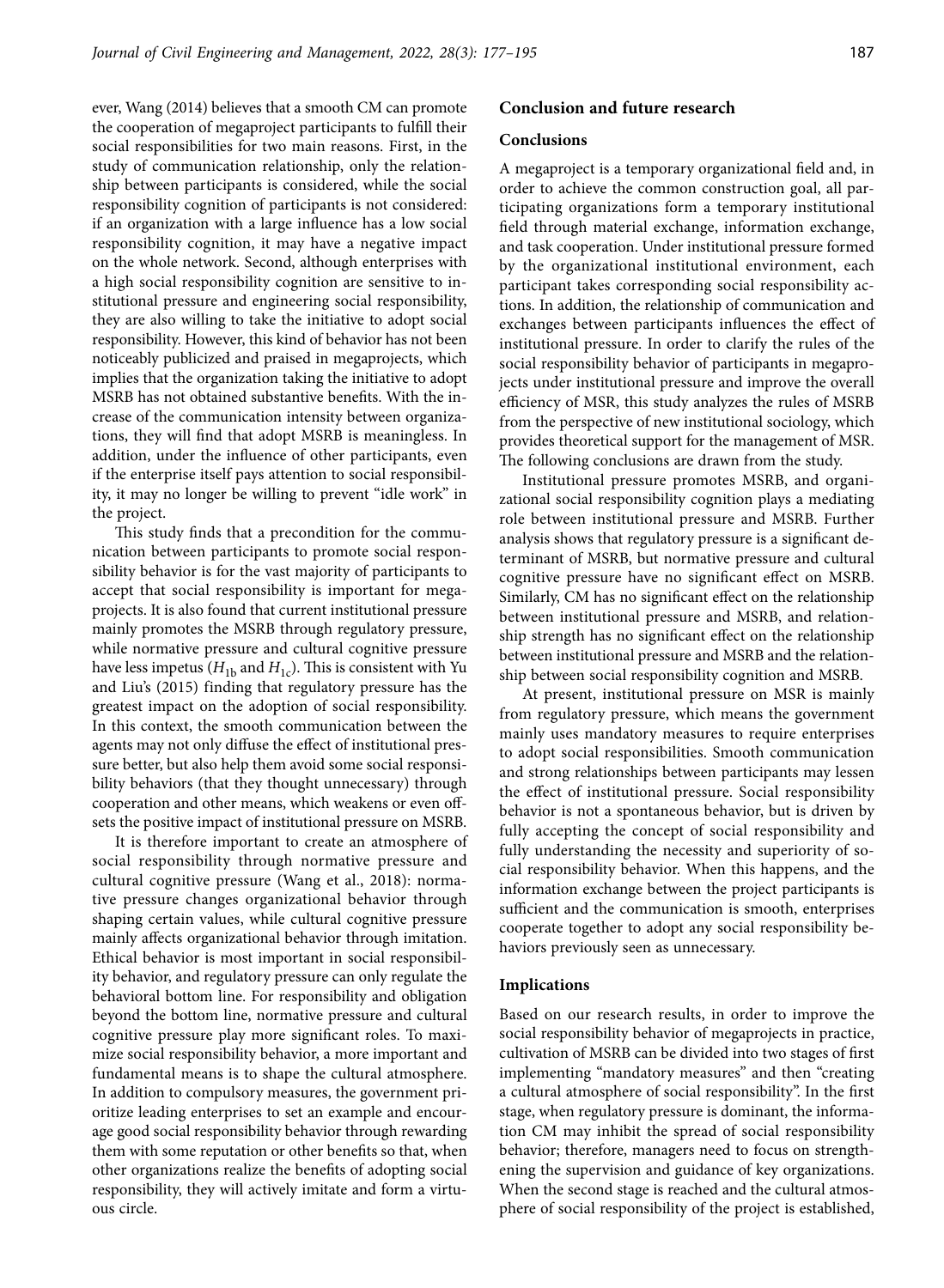the information CM becomes the catalyst for the diffusion of social responsibility behavior.

- (1) Mandatory measures first. Firstly, the government adopts compulsory means to attract the attention of all participants to social responsibility and raise its awareness in each participant. Given that the concept of MSR is vague and its consciousness is relatively weak in China, some compulsory means are indispensable, such as laws and regulations, relevant regulations, and contractual constraints: the government sends a strong signal to society that this issue is very important through the formulation of laws and regulations related to social responsibility. Then all social sectors begin to attach importance to this issue, forcing companies to focus on it, so as to improve the awareness of the agents' social responsibility.
- (2) Creating a cultural atmosphere of social responsibility. Mandatory measures can only regulate the behavioral bottom line, but the requirements of social responsibility are obviously higher than that. Normative pressure and cultural cognitive pressure play more significant roles in determining behavior beyond the bottom line. Social responsibility behavior has ethical properties and requires the voluntary initiative of participants. Therefore, the use of compulsory measures to promote social responsibility behavior is only a temporary means, while the real long-term mechanism is the construction of a cultural atmosphere: for example, providing a guide the public for engineering social responsibility, attracting media reports on the process of engineering social responsibility, and regularly rewarding projects and organizations that focus on socially responsibility behaviors. The main and fundamental means of encouraging social responsibility behavior is by shaping the cultural atmosphere, i.e., creating a cultural atmosphere of social responsibility throughout megaprojects, and using flexible means to "force" organizations to regard their own social responsibility behavior.

# **Limitations and future research**

This study is limited by the respondents being solely from the megaproject construction sites in Shenzhen, thus inevitably restricting the generalizability of the findings. In addition, social responsibility behavior is mainly examined at the construction stage, while the behavior rules in different project stages are likely to be different. In order to further improve the reliability and practicability of the research results, future research needs to be conducted with respondents at the national or even global level, and the social responsibility behavior rules involved in different construction stages analyzed and compared. In addition, in the face of this internationalized world, what elements might influence the MSR of international contractors is also a question worth addressing.

### **Acknowledgements**

The authors gratefully acknowledge the funding and support provided by the National Natural Science Foundation of China (NSFC) (Grand No. 71871096). The anonymous reviewers and the editors of this paper are also acknowledged for their constructive comments and suggestions.

## **Funding**

This work was supported by the National Natural Science Foundation of China (NSFC) (Grand No. 71871096).

# **Author contributions**

All authors have contributed equally.

# **Disclosure statement**

No potential conflict of interest was reported by the authors.

#### **References**

- Aguinis, H., & Glavas, A. (2012). What we know and don't know about corporate social responsibility: A review and research agenda. *Journal of Management*, *38*(4), 932–968. https://doi.org/10.1177/0149206311436079
- Alsharari, N. M. (2019). Internationalization market and higher education field: institutional perspectives. *International Journal of Educational Management*, *34*, 315–334. https://doi.org/10.1108/IJEM-12-2018-0402
- Andrić, J. M., Mahamadu, A., Wang, J., Zou, P. X., & Zhong, R. (2019). The cost performance and causes of overruns in infrastructure development projects in Asia. *Journal of Civil Engineering and Management*, *25*(3), 203–214. https://doi.org/10.3846/jcem.2019.8646
- Ansar, A., Flyvbjerg, B., Budzier, A., & Lunn, D. (2016). Does infrastructure investment lead to economic growth or economic fragility? Evidence from China. *Oxford Review of Economic Policy*, *32*(3), 360–390. http://doi.org/10.1093/oxrep/grw022
- Autry, C. W., & Golicic, S. L. (2010). Evaluating buyer–supplier relationship–performance spirals: A longitudinal study. *Journal of Operations Management*, *28*(2), 87–100. https://doi.org/10.1016/j.jom.2009.07.003
- Brockman, J. L. (2014). Interpersonal conflict in construction: Cost, cause, and consequence. *Journal of Construction Engineering* & *Management*, *140*(2), 4013050. https://doi.org/10.1061/(ASCE)CO.1943-7862.0000805
- Burns, J., & Scapens, R. W. (2000). Conceptualizing management accounting change: an institutional framework. *Management Accounting Research*, *11*(1), 3–25. https://doi.org/10.1006/mare.1999.0119
- Cambra-Fierro, J., Wilson, A., Polo-Redondo, Y., Fuster-Mur, A., & Lopez-Perez, M. E. (2013). When do firms implement corporate social responsibility? A study of the Spanish construction and real-estate sector. *Journal of Management* & *Organization*, *19*(2), 150–166. http://doi.org/10.1017/jmo.2013.12
- Carole, D., Naota, H., Huanguang, Q., Mauzerall, D. L., & Ignacio, R. I. (2014). Water resources transfers through Chinese interprovincial and foreign food trade. *Proceedings of the National Academy of Sciences of the United States of America*, *111*(27), 9774–9779. https://doi.org/10.1073/pnas.1404749111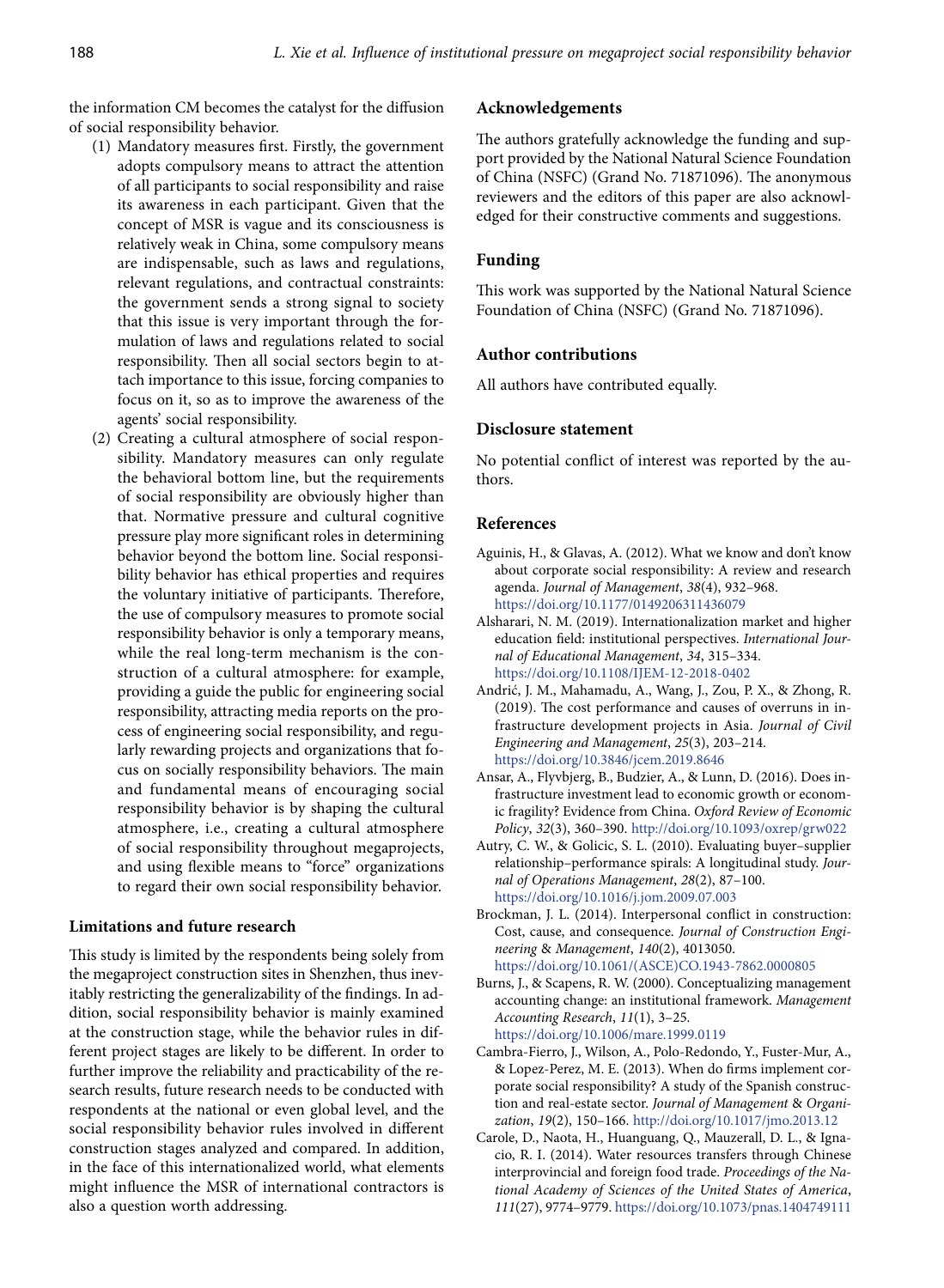- Chen, H., Liu, C., & Wu, C. (2018). The interaction effect of network position and network density on corporate social responsibility reporting. *Modern Finance and Economics – Journal of Tianjin University of Finance and Economics*, *38*(03), 82–98.
- Cigrang, J. A., Wayne, T. G., Tatum, J., Baker, M., Cassidy, D., Sonnek, S., Snyder, D. K., Balderrama-Durbin, C., Heyman, R. E., & Smith Slep, A. M. (2014). Intimate partner communication from the war zone: A prospective study of relationship functioning, communication frequency, and combat effectiveness. *Journal of Marital* & *Family Therapy*, *40*(3), 332–343. <https://doi.org/10.1111/jmft.12043>
- DeSanctis, G., & Monge, P. (2010). Communication processes for virtual organizations. *Journal of Computer-Mediated Communication*, *3*(4).

https://doi.org/10.1111/j.1083-6101.1998.tb00083.x

- Feng, S. (2018). *The influence of government institutional pressures on corporate social responsibility* [Master dissertation]. Harbin Normal University.
- Feng, L., & Rong, H. (2016). Regulatory pressure, management characteristic and fulfillment of corporate social responsibility: Based on enterprises of coal industry. *Value Engineering*, *35*(20), 12–16.
- Fincher, R. (1997). Gender, age, and ethnicity in immigration for an Australian nation. *Environment* & *Planning A*, *29*(2), 217–236. https://doi.org/10.1068/a290217
- Flyvbjerg, B. (2014). What you should know about megaprojects and why: An overview. *Project Management Journal*, *45*(2), 6–19. http://doi.org/10.1002/pmj.21409
- Giddens, A. (1979). Central problems in social theory: Action, structure and contradiction in social analysis. *American Journal of Sociology*, *74*(6), 188–189.
- Giddens, A. (1986). The constitution of society outline of the theory of structuration. *Political Geography Quarterly*, *5*(3), 288–289. https://doi.org/10.1016/0260-9827(86)90040-6
- Giezen, M., Salet, W., & Bertolini, L. (2013). Complexity and uncertainty: Problem or asset in decision making of mega infrastructure projects? *International Journal of Urban* & *Regional Research*, *37*(6), 1984–2000. https://doi.org/10.1111/j.1468-2427.2012.01133.x
- Granovetter, M. S. (1973). The strength of weak ties. *American Journal of Sociology*, *78*(6), 1360–1380.

https://doi.org/10.1086/225469

- Hair, J. F., Hult, G. T. M., Ringle, C. M., & Sarstedt, M. (2014). *A primer on partial least squares structural equation modeling*  (*PLS-SEM*). Sage Publications.
- Hart, P. J., & Saunders, C. S. (1998). Emerging electronic partnerships: antecedents and dimensions of EDI use from the supplier's perspective. *Journal of Management Information Systems*, *14*(4), 87–111. https://doi.org/10.1080/07421222.1998.11518187
- He, Q., Chen, X., Wang, G., Zhu, J., Yang, D., Liu, X., & Li, Y. (2019). Managing social responsibility for sustainability in megaprojects: An innovation transitions perspective on success. *Journal of Cleaner Production*, *241*, 118395. https://doi.org/10.1016/j.jclepro.2019.118395
- He, Q., Wang, Z., Wang, G., Zuo, J., Wu, G., & Liu, B. (2020). To be green or not to be: How environmental regulations shape contractor greenwashing behaviors in construction projects. *Sustainable Cities and Society*, *63*, 102462. https://doi.org/10.1016/j.scs.2020.102462
- Hoffman, A. J. (1999). Institutional evolution and change: Environmentalism and the U.S. chemical industry. *The Academy of Management Journal*, *4*, 351–371. https://doi.org/10.2307/257008
- Kim, S. (2010). Risk performance indexes and measurement systems for mega construction projects. *Journal of Civil Engineering and Management*, *16*(4), 586–594. https://doi.org/10.3846/jcem.2010.65
- Korytárová, J., & Hromádka, V. (2014). The economic evaluation of megaprojects – Social and economic impacts. *Procedia-Social and Behavioral Sciences*, *119*, 495–502. https://doi.org/10.1016/j.sbspro.2014.03.055
- Lee, C., Jin, W. W., Jang, W., Jung, W., Han, S. H., & Kwak, Y. H. (2017). Social conflict management framework for project viability: Case studies from Korean megaprojects. *International Journal of Project Management*, 35(8), 1683–1696. https://doi.org/10.1016/j.ijproman.2017.07.011
- Li, P. Y. (2018). Top management team characteristics and firm internationalization: The moderating role of the size of middle managers. *International Business Review*, *27*(1), 125–138. https://doi.org/10.1016/j.ibusrev.2017.05.011
- Li, X., Gao-Zeller, X., Rizzuto, T. E., & Yang, F. (2019a). Institutional pressures on corporate social responsibility strategy in construction corporations: The role of internal motivations. *Corporate Social Responsibility and Environmental Management*, *26*(4), 721–740. https://doi.org/10.1002/csr.1713
- Li, Y., Lu, Y., Cui, Q., & Han, Y. (2019b). Organizational behavior in megaprojects: Integrative review and directions for future research. *Journal of Management in Engineering*, *35*(4), 4019001–4019009.

https://doi.org/10.1061/(ASCE)ME.1943-5479.0000691

- Lichtenstein, S., Badu, E., Owusu-Manu, D. G., Edwards, D. J., & Holt, G. D. (2013). Corporate social responsibility architecture and project alignments: A study of the Ghanaian construction industry. *Journal of Engineering*, *11*(3), 334–353. https://doi.org/10.1108/JEDT-09-2012-0041
- Lin, H., Zeng, S., Ma, H., Zeng, R., & Tam, V. W. Y. (2017). An indicator system for evaluating megaproject social responsibility. *International Journal of Project Management*, *35*(7), 1415–1426. https://doi.org/10.1016/j.ijproman.2017.04.009
- Lin, H., Sui, Y., Ma, H., Wang, L., & Zeng, S. (2018). CEO narcissism, public concern, and megaproject social responsibility: Moderated mediating examination. *Journal of Management in Engineering*, *34*(4), 4018018.

https://doi.org/10.1061/(ASCE)ME.1943-5479.0000629

- Liu, J., & Wang, J. (2016). Similar behavior of corporate social responsibility performance in the social network. *Chinese Journal of Management Science*, *24*(09), 115–123. https://doi.org/10.1007/s11425-015-5055-8
- Ma, H., Zeng, S., Shen, G. Q., Lin, H., & Chen, H. (2016). International diversification and corporate social responsibility: An empirical study of Chinese contractors. *Management Decision*, *54*(3), 750–774. https://doi.org/10.1108/MD-07-2015-0322
- Ma, H., Zeng, S., Lin, H., Chen, H., & Shi, J. J. (2017). The societal governance of megaproject social responsibility. *International Journal of Project Management*, *35*(7), 1365–1377. https://doi.org/10.1016/j.ijproman.2017.01.012
- Ma, H., Liu, Z., Zeng, S., Lin, H., & Tam, V. W. (2019). Does megaproject social responsibility improve the sustainability of the construction industry? *Engineering*, *Construction and Architectural Management*, *27*(4), 975–996. https://doi.org/10.1108/ECAM-07-2019-0363
- Makino, D. Y. A. S. (2002). The choice between joint venture and wholly owned subsidiary: An institutional perspective. *Organization Science*, *13*(6), 667–683. https://doi.org/10.1287/orsc.13.6.667.494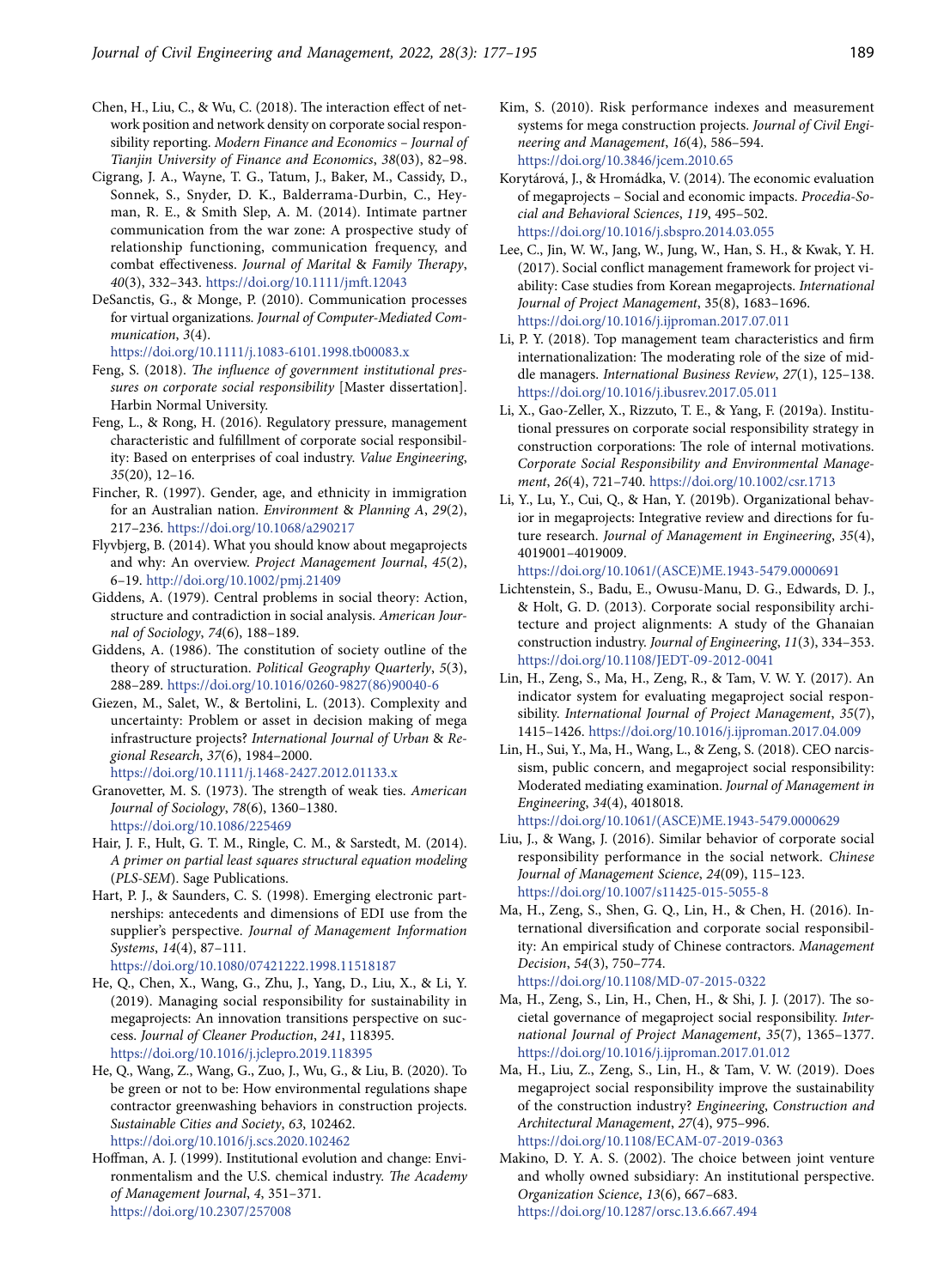- McAdams, R. H., & Nadler, J. (2010). Testing the focal point theory of legal compliance: The effect of third‐party expression in an experimental Hawk/Dove Game. *Journal of Empirical Legal Studies*, *2*(1), 87–123. https://doi.org/10.1111/j.1740-1461.2005.00032.x
- Mezias, S. J. (1990). An institutional model of organizational practice: Financial reporting at the Fortune 200. *Administrative Science Quarterly*, *35*(3), 431–457. https://doi.org/10.2307/2393312
- O'brien, R. M. (2007). A caution regarding rules of thumb for variance inflation factors. *Quality* & *Quantity*, *41*(5), 673–690. https://doi.org/10.1007/s11135-006-9018-6
- Orji, K. E., & Awortu, B. (2015). Historicizing on corporate social responsibility and the rural development project in Nigeria. *Mediterranean Journal of Social Sciences*, *6*(1, S1), 68–74.
- Othman, A., & Abdellatif, M. (2011). Partnership for integrating the corporate social responsibility of project stakeholders towards affordable housing development. *Journal of Engineering*, *Design and Technology*, *9*(3), 273–295. http://doi.org/10.1108/17260531111179906
- Pernille, E., & Karyne, A. (2017). Stakeholder value constructs in megaprojects: A long-term assessment case study. *Project Management Journal*, *48*(6), 60–75.

https://doi.org/10.1177/875697281704800606

- Pheng, L. S., & Hongbin, J. (2003). Internationalization of Chinese construction enterprises. *Journal of Construction Engineering* & *Management*, *129*(6), 589–598. https://doi.org/10.1061/(ASCE)0733-9364(2003)129:6(589)
- Powell, W. W., & DiMaggio, P. J. (1991). *The new institutionalism in organizational analysis* (1st ed.). University of Chicago Press. https://doi.org/10.7208/chicago/9780226185941.001.0001
- Rozenfeld, G. C., & Scapens, R. W. (2021). Forming mixed-type inter-organisational relationships in Sub-Saharan Africa: The role of institutional logics, social identities and institutionally embedded agency. C*ritical Perspectives on Accounting*, *78*, 102232. https://doi.org/10.1016/j.cpa.2020.102232
- Scott, W. R. (2010). *Institutions and organizations: ideas and interests*. Sage Publications.
- Shen, Q. (2010). *A study on the institutional pressure' influence on the corporate social performance: an organizational legitimacy perspective* [Doctoral dissertation]. Zhejiang University.
- Song, B., & Zhao, Z. (2021). Institutional pressures and cluster firms' ambidextrous innovation: the mediating role of strategic cognition. *Chinese Management Studies*, *15*, 245–262. https://doi.org/10.1108/CMS-11-2019-0397
- Stone, R. (2008). China's environmental challenges. Three Gorges Dam: into the unknown. *Science*, *321*(5889), 628–632. https://doi.org/10.1126/science.321.5889.628
- Suchman, M. C. (1995). Managing legitimacy: Strategic and institutional approaches. *Academy of Management Review*, *20*(3), 571–610. https://doi.org/10.2307/258788
- Turner, R., & Zolin, R. (2012). Forecasting success on large projects: Developing reliable scales to predict multiple perspectives by multiple stakeholders over multiple time frames. *Project Management Journal*, *43*(5), 87–99. http://doi.org/10.1002/pmj.21289
- Velásquez, T. A. (2012). The science of corporate social responsibility (CSR): Contamination and conflict in a mining project in the southern Ecuadorian Andes. *Resources Policy*, *37*(2), 233–240. https://doi.org/10.1016/j.resourpol.2011.10.002
- Wan, J., Le, Y., Wang, G., Xia, N., & Liu, X. (2020). Carrot or stick? The impact of paternalistic leadership on the behavioral integration of top management teams in megaprojects. *International Journal of Managing Projects in Business*, *13*(5), 937–960. http://doi.org/10.1108/IJMPB-12-2019-0302
- Wang, A. (2014). Information strategy for synergic megaproject social responsibility fulfillment and crisis management. *Science and Technology Management Research*, *34*(23), 21–24.
- Wang, Q., W., Wong, T. J., & Xia, L. (2008). State ownership, the institutional environment, and auditor choice: Evidence from China. *Journal of Accounting* & *Economics*, *46*(1), 112–134. https://doi.org/10.1016/j.jacceco.2008.04.001
- Wang, G., He, Q., Meng, X., Locatelli, G., Yu, T., & Yan, X. (2017a). Exploring the impact of megaproject environmental responsibility on organizational citizenship behaviors for the environment: A social identity perspective. *International Journal of Project Management*, *35*(7), 1402–1414. https://doi.org/10.1016/j.ijproman.2017.04.008
- Wang, X., Zhao, J., Xue, W., & Lu, C. (2017b). Research on social responsibility of major infrastructure projects based on spiritual leadership. In *International Conference on Construction and Real Estate Management 2017* (pp. 232–243), Guangzhou, China. ASCE. https://doi.org/10.1061/9780784481073.026
- Wang, G., He, Q., Yang, D., Yan, X., & Yu, T. (2018). Institutional pressures, organizational citizenship behaviors for the environment and environmental management performance: Evidences from China's megaprojects. *Journal of Systems* & *Management*, *27*(01), 118–128.
- Wang, D., Fang, S., & Fu, H. (2019). The effectiveness of evolutionary governance in mega construction projects: a moderated mediation model of relational contract and transaction cost. *Journal of Civil Engineering and Management*, *25*(4), 340–352. https://doi.org/10.3846/jcem.2019.9621
- Wang, D., Fu, H., & Fang, S. (2020a). The efficacy of trust for the governance of uncertainty and opportunism in megaprojects: The moderating role of contractual control. *Engineering, Construction and Architectural Management*, *27*(1), 150–167. https://doi.org/10.1108/ECAM-09-2018-0409
- Wang, G., Wu, P., Wu, X., Zhang, H., & Cai, Y. (2020b). Mapping global research on sustainability of megaproject management: A scientometric review. *Journal of Cleaner Production*, *259*, 120831. https://doi.org/10.1016/j.jclepro.2020.120831
- Winch, G., & Bonke, S. (2002). *Project stakeholder mapping: Analysing the interests of project stakeholders*. The Frontiers of Project Management Research. Project Management Institute.
- Wu, G., Cong, L., Zhao, X., & Jian, Z. (2017). Investigating the relationship between communication-conflict interaction and project success among construction project teams. *International Journal of Project Management*, *35*(8), 1466–1482. https://doi.org/10.1016/j.ijproman.2017.08.006
- Xie, L. L., Xia, B., Hu, Y., Shan, M., Le, Y., & Chan, A. P. C. (2017a). Public participation performance in public construction projects of South China: A case study of the Guangzhou Games venues construction. *International Journal of Project Management*, *35*(7), 1391–1401. https://doi.org/10.1016/j.ijproman.2017.04.003
- Xie, X., Jia, Y., Meng, X., & Li, C. (2017b). Corporate social responsibility, customer satisfaction, and financial performance: The moderating effect of the institutional environment in two transition economies. *Journal of Cleaner Production*, *150*, 26– 39. https://doi.org/10.1016/j.jclepro.2017.02.192
- Xie, L., Chu, H., Han, T., & Le, Y. (2018). The structuration and variation of megaproject organization fields: A case study of Hong Kong-Zhuhai-Macao Bridge Zhuhai Port project. *Journal of Engineering Management*, *32*(06), 92–97.
- Xie, L., Han, T., Chu, H., Xia, B., & Wang, E. (2019). Behavior selection of stakeholders toward megaproject social responsibility: Perspective from social action theory. *Advances in Civil Engineering*, *2019*, 4956067.

https://doi.org/10.1155/2019/4956067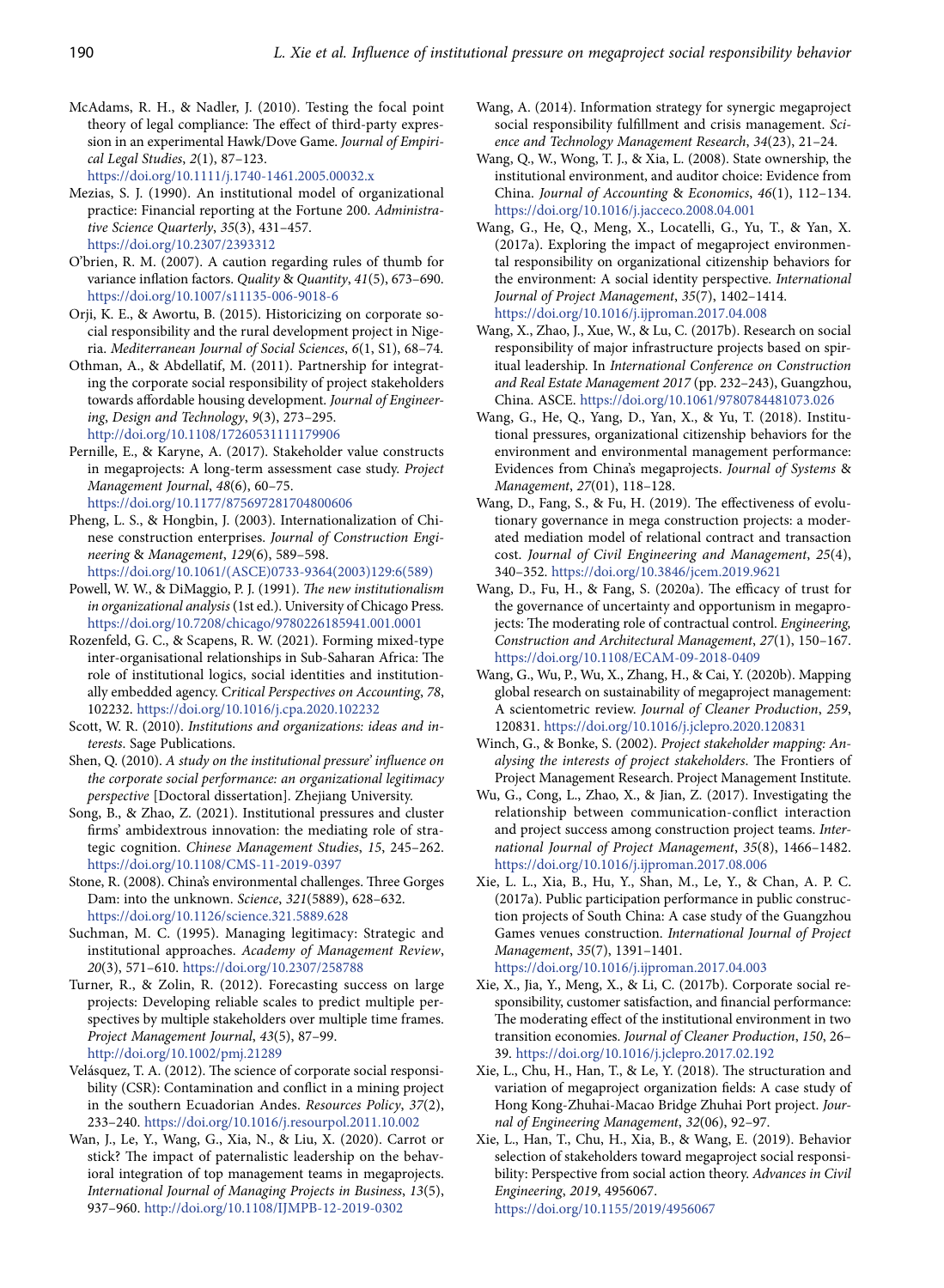- Xie, L., Xu, T., Le, Y., Chen, Q., Xia, B., Skitmore, M., & Zhao, D. (2020). Understanding the CSR awareness of large construction enterprises in China. *Advances in Civil Engineering*, *2020*, 8866511. https://doi.org/10.1155/2020/8866511
- Xue, X., Zhang, R., Zhang, X., Yang, R. J., & Li, H. (2015). Environmental and social challenges for urban subway construction: An empirical study in China. *International Journal of Project Management*, *33*(3), 576–588. https://doi.org/10.1016/j.ijproman.2014.09.003
- Yang, R. J., Jayasuriya, S., Gunarathna, C., Arashpour, M., Xue, X., & Zhang, G. (2018). The evolution of stakeholder management practices in Australian mega construction projects. *Engineering, Construction and Architectural Management*, *25*(6), 690–706. http://doi.org/10.1108/ECAM-07-2016-0168
- Yu, F. (2014). *A study on institutional environment*, *corporate social responsibility and the relationship quality of stakeholders* [Doctoral dissertation]. Wuhan University.
- Yu, F., & Liu, M. (2015). Impact of institutional pressure on corporate social responsibility: Based on perspective of top manager. *Technology Economics*, *34*(11), 127–135.
- Yun, L., Wan, J., Wang, G., Bai, J., & Zhang, B. (2020). Exploring the missing link between top management team characteristics and megaproject performance. *Engineering*, *Construction and Architectural Management*, *27*(5), 1039–1064. https://doi.org/10.1108/ECAM-12-2018-0566
- Zeng, S. X., Ma, H. Y., Lin, H., Zeng, R. C., & Tam, V. W. Y. (2015). Social responsibility of major infrastructure projects in China. *International Journal of Project Management*, *33*(3), 537–548. http://doi.org/10.1016/j.ijproman.2014.07.007
- Zeng, S., Lin, H., & Ma, H. (2018). *Social responsibility of major infrastructure projects*. China Science Press.
- Zhai, Z., Ahola, T., Le, Y., & Xie, J. (2017). Governmental governance of megaprojects: The case of EXPO 2010 Shanghai. *Project Management Journal*, *48*(1), 37–50. https://doi.org/10.1177/875697281704800103
- Zhang, R., Xue, X., & Zhang, Y. (2021). The cascade effect of collaborative innovation in infrastructure project networks. *Journal of Civil Engineering and Management*, *27*(3), 175–187. https://doi.org/10.3846/jcem.2021.14525
- Zhao, X., Liu, J., Liu, Q., Tillotson, M. R., Guan, D., & Hubacek, K. (2015). Physical and virtual water transfers for regional water stress alleviation in China. *Proceedings of the National Academy of Sciences of the United States of America*, *112*(4), 1031–1035. https://doi.org/10.1073/pnas.1404130112
- Zhou, C., Haobin, L. I., Wang, W., Lee, L. H., & Chew, E. P. (2017). Connecting the belt and road through sea-rail collaboration. *Frontiers of Engineering Management*, *4*(3), 315–324. https://doi.org/10.15302/J-FEM-2017031

# **APPENDIX**

#### **Megaproject Social Responsibility Behaviors Questionnaire**

## **Dear Madam/Sir:**

Thank you very much for your support and participation! The questionnaire only takes you about 15 minutes.

We are a research team from South China University of Technology. The survey data is only used for academic research. We will keep your private information strictly confidential. There is no right or wrong answer to all the questions involved in the questionnaire. Please answer them according to your real feeling from the current megaproject your company involved. Because incomplete filling of the questionnaire will make your response invalid, so please do not miss any item!

The "social responsibility" mentioned in the questionnaire means that the company is responsible for the impact of its actions on the "environment, employees, community, and other project participants" during the megaproject construction process.

#### **Part I Megaproject Social Responsibility Behavior and Social Responsibility Cognition**

1. What are the types of your organization? (If your organization is both government and owner, please select the project owner for this item)

| O Government          | O Project owner      | O Construction company |
|-----------------------|----------------------|------------------------|
| O Supervision company | O Consulting company | O Other                |

2. Based on the actual situation, please judge the degree of conformity between the following expressions and the **Project owner**, and give a score.

|                                                                             | Totally<br>inconsistent | Less<br>inconsistent | Generally fit | More<br>consistent | Totally<br>consistent |
|-----------------------------------------------------------------------------|-------------------------|----------------------|---------------|--------------------|-----------------------|
| 1. Have a perfect engineering project management system                     |                         |                      |               |                    |                       |
| 2. Have a perfect engineering quality and safety management<br>mechanism    |                         |                      |               |                    |                       |
| 3. Pay attention to the safety and reasonable return of<br>investment funds |                         |                      |               |                    |                       |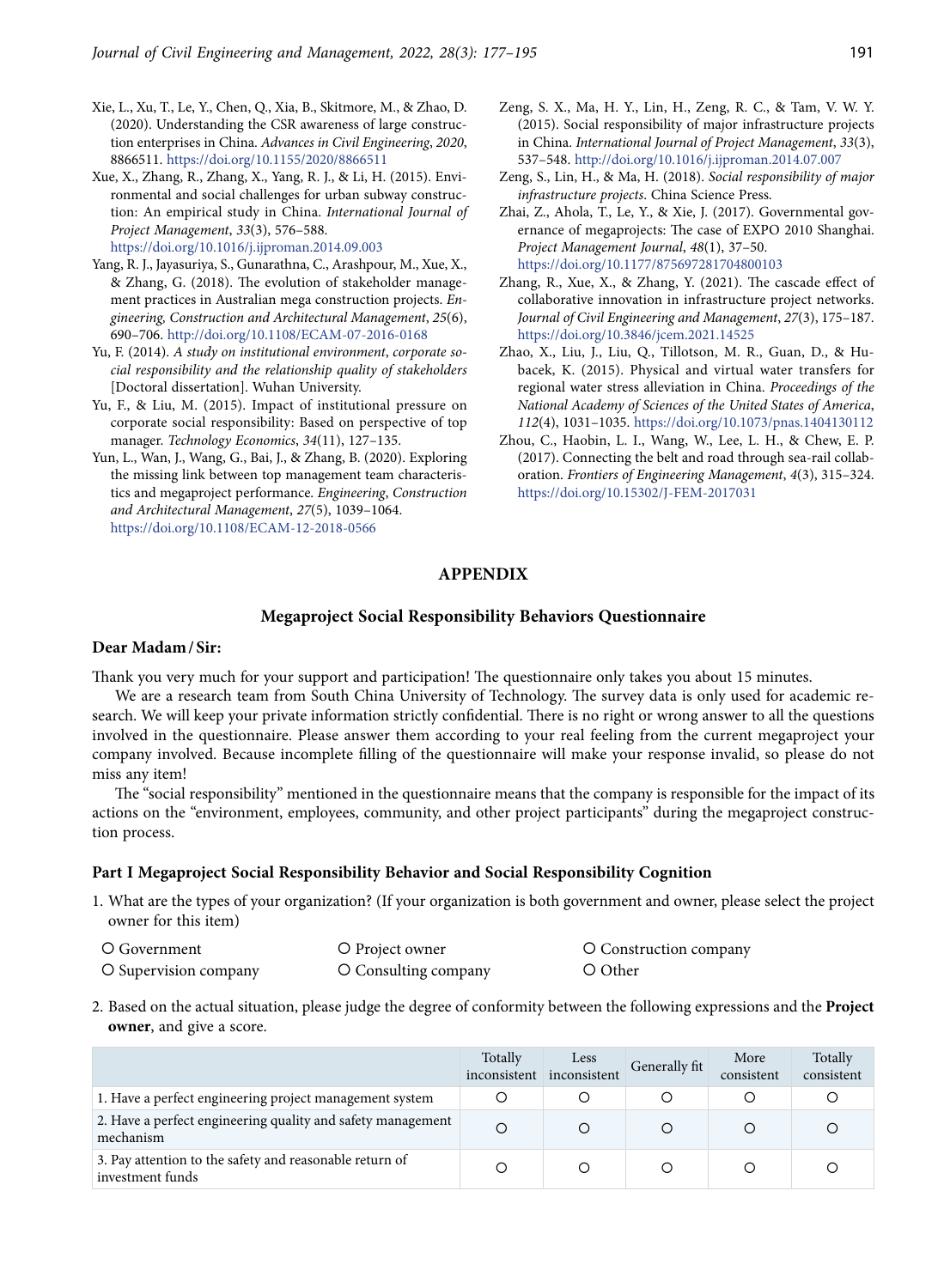|                                                                                                                                                                    | Totally<br>inconsistent | Less<br>inconsistent | Generally fit | More<br>consistent | Totally<br>consistent |
|--------------------------------------------------------------------------------------------------------------------------------------------------------------------|-------------------------|----------------------|---------------|--------------------|-----------------------|
| 4. Pay attention to green building and environmental<br>protection in the process of project construction                                                          | Ω                       | O                    | $\Omega$      | O                  | ∩                     |
| 5. Actively listen to and adopt the green construction and<br>environmental protection opinions of relevant units in the<br>process of project construction        | ∩                       | $\Omega$             | $\Omega$      | ∩                  |                       |
| 6. Pay attention to the needs of the surrounding community<br>in the construction process                                                                          | ∩                       | $\circ$              | ◯             | ∩                  |                       |
| 7. Participated in surrounding community activities or<br>invited the surrounding community public to participate in<br>activities during the construction process | ∩                       | O                    | $\circ$       | ∩                  |                       |
| 8. Consideration of social stability in the process of<br>construction and decision-making                                                                         |                         | ∩                    |               |                    |                       |

3. Based on the actual situation, please judge the degree of conformity between the following expressions and the **Construction company,** and give a score.

|                                                                                                                                                                    | Totally<br>inconsistent | Less<br>inconsistent | Generally fit | More<br>consistent | Totally<br>consistent |
|--------------------------------------------------------------------------------------------------------------------------------------------------------------------|-------------------------|----------------------|---------------|--------------------|-----------------------|
| 1. Have perfect project quality and safety management<br>mechanism                                                                                                 | $\Omega$                | $\circ$              | $\Omega$      | $\Omega$           | O                     |
| 2. Reasonable cost and construction period control in the<br>process of project construction                                                                       | $\circ$                 | $\Omega$             | $\Omega$      | $\circ$            | ◯                     |
| 3. New technology, process or other construction<br>innovations are used in the construction process                                                               | $\circ$                 | $\Omega$             | $\Omega$      | $\Omega$           | ◯                     |
| 4. Pay attention to the rational use of resources and reduce<br>the waste of resources                                                                             | $\circ$                 | $\circ$              | $\Omega$      | $\bigcirc$         | ∩                     |
| 5. Pay attention to protect local community environment<br>and reduce environmental and noise pollution during<br>construction                                     | $\circ$                 | $\circ$              | O             | $\circ$            | ◯                     |
| 6. Pay attention to the protection of local ecological<br>environment during construction                                                                          | $\circ$                 | $\bigcirc$           | $\bigcirc$    | $\bigcirc$         | ◯                     |
| 7. Have emergency measures for public emergencies<br>(involving local residents)                                                                                   | $\circ$                 | ∩                    | ◯             | ◯                  | ∩                     |
| 8. Pay attention to the needs of the surrounding community<br>in the construction process                                                                          | $\Omega$                | $\Omega$             | $\Omega$      | $\Omega$           | ◯                     |
| 9. Participated in surrounding community activities or<br>invited the surrounding community public to participate in<br>activities during the construction process | O                       | O                    | O             | O                  | Ω                     |

4. Based on the actual situation, please judge the degree of conformity between the following expressions and the **Supervision company**, and give a score.

|                                                                                                                 | Totally<br>inconsistent | Less<br>inconsistent | Generally fit | More<br>consistent | Totally<br>consistent |
|-----------------------------------------------------------------------------------------------------------------|-------------------------|----------------------|---------------|--------------------|-----------------------|
| 1. Conduct construction supervision fairly and fairly as an<br>independent third party                          | $\circ$                 | $\circ$              | O             | $\circ$            | O                     |
| 2. Fair supervision to ensure the quality and safety of the<br>project                                          | O                       | ◯                    | ◯             | ◯                  |                       |
| 3. Fair supervision to ensure reasonable project cost                                                           | O                       | $\circ$              | ◯             | ◯                  | ◯                     |
| 4. Fair supervision to ensure the progress of the project                                                       | O                       | $\circ$              | $\Omega$      | ◯                  | ◯                     |
| 5. Fair supervision to ensure the rights and interests of<br>construction workers                               | O                       | $\circ$              | $\circ$       | ◯                  | ◯                     |
| 6. Fair supervision to ensure that construction activities meet<br>the requirements of environmental protection | ◯                       | ∩                    | ∩             | ∩                  | ∩                     |
| 7. Fair supervision to ensure the reasonable utilization of<br>resources in the construction process            | O                       | $\circ$              | ∩             | ∩                  |                       |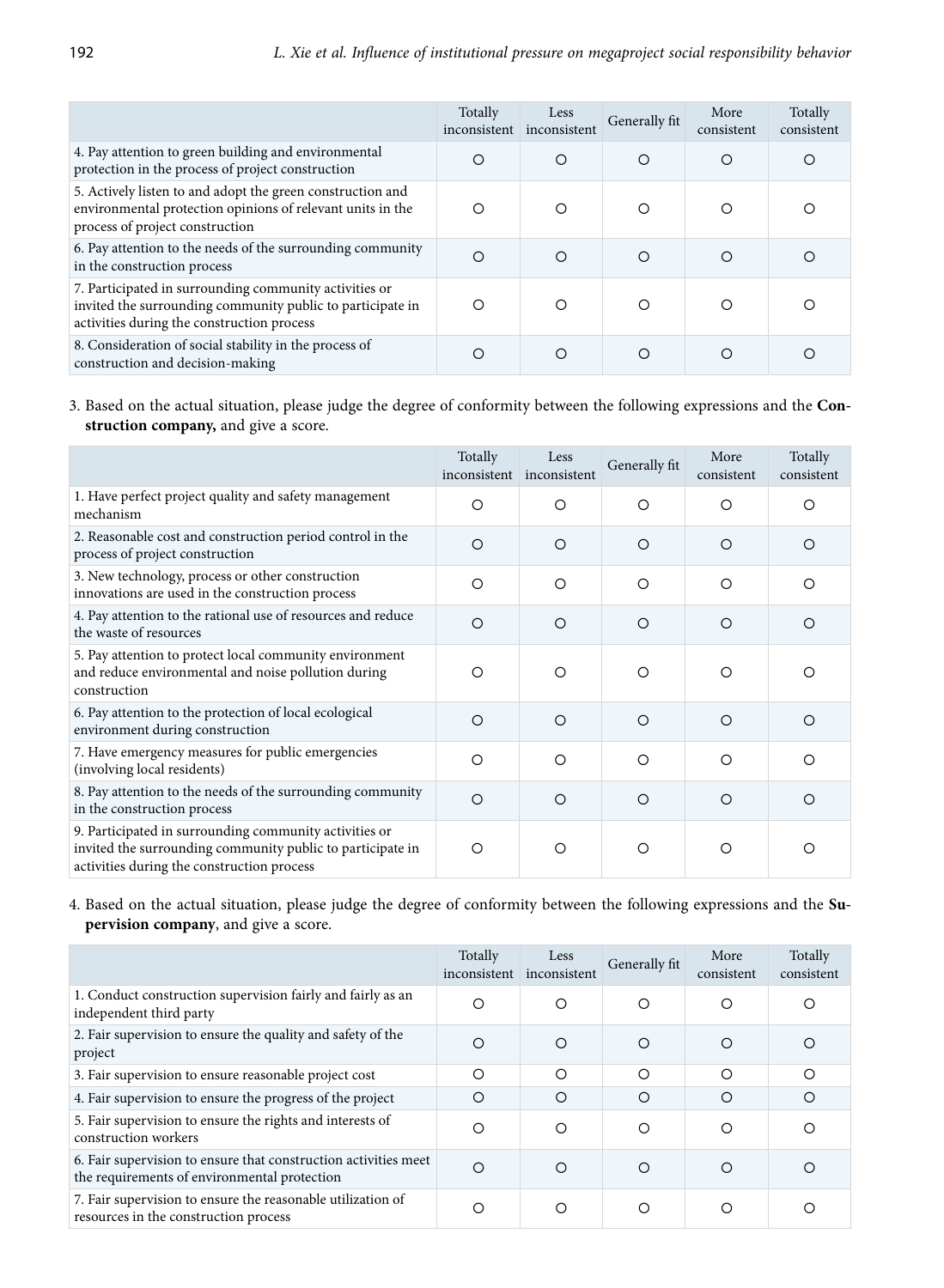5. Please give a score according to the actual situation of your company.

|                                                                                                                                       | Totally<br>inconsistent | Less<br>inconsistent | Generally fit | More<br>consistent | Totally<br>consistent |
|---------------------------------------------------------------------------------------------------------------------------------------|-------------------------|----------------------|---------------|--------------------|-----------------------|
| 1. My company has a clear social responsibility<br>implementation plan                                                                | $\Omega$                | ∩                    | ◯             | ◯                  | ∩                     |
| 2. My company has a complete social responsibility<br>management system                                                               | $\Omega$                | O                    | $\circ$       | $\circ$            | O                     |
| 3. My company pay attention to the rational use of resources<br>and reduce the waste of resources                                     | $\circ$                 | O                    | $\circ$       | $\circ$            | O                     |
| 4. My company pay attention to protect the local community<br>environment and reduce environmental and noise pollution                | $\Omega$                | $\Omega$             | $\bigcirc$    | $\bigcirc$         | ∩                     |
| 5. My company pay attention to the protection of local<br>ecological environment                                                      | $\Omega$                | O                    | $\circ$       | $\circ$            | ∩                     |
| 6. My company pay attention to the health and safety of<br>employees                                                                  | $\Omega$                | $\Omega$             | $\circ$       | $\circ$            | O                     |
| 7. My company regularly arrange various education and<br>training (including safety education, professional skills<br>training, etc.) | ∩                       | ∩                    | ◯             | ◯                  | ∩                     |
| 8. My company pay attention to the humanistic care of<br>employees                                                                    | ◯                       | ∩                    | $\bigcirc$    | ◯                  | ∩                     |
| 9. My company participate in charity activities regularly                                                                             | O                       | O                    | $\circ$       | O                  | Ω                     |

## **Part II Institutional Pressure and Communication Mechanism**

6. Relevant government departments require the project to pay attention to social responsibility.

- O Totally inconsistent Q Less inconsistent Q Generally fit Q More consistent Q Totally consistent
- 7. Relevant government departments guarantee social responsibility through strict supervision and law enforcement.
- O Totally inconsistent Q Less inconsistent Q Generally fit Q More consistent Q Totally consistent

8. Relevant government departments publicize the concept of social responsibility in various forms.

O Totally inconsistent Q Less inconsistent Q Generally fit Q More consistent Q Totally consistent

9. Relevant government departments have severe punishment measures for the business behaviors violating the social responsibility.

O Totally inconsistent Q Less inconsistent Q Generally fit Q More consistent Q Totally consistent 10. The megaproject vigorously publicizes social responsibility and requires enterprises to pay attention to social responsibility.

O Totally inconsistent Q Less inconsistent Q Generally fit Q More consistent Q Totally consistent

11. The industry association requires the project to pay attention to social responsibility.

O Totally inconsistent Q Less inconsistent Q Generally fit Q More consistent Q Totally consistent 12. The local public highly appreciates the corporate social responsibility.

O Totally inconsistent Q Less inconsistent Q Generally fit Q More consistent Q Totally consistent

13. The media reports and pays attention to the social responsibility performance of megaproject.

O Totally inconsistent Q Less inconsistent Q Generally fit Q More consistent Q Totally consistent

14. The social responsibility education received by the company's leaders and employees has a strong influence on the enterprise.

O Totally inconsistent C Less inconsistent C Generally fit C More consistent C Totally consistent 15. Enterprises in the industry improve their popularity due to better performance of their social responsibilities.

```
O Totally inconsistent  Q Less inconsistent  Q Generally fit  Q More consistent  Q Totally consistent
```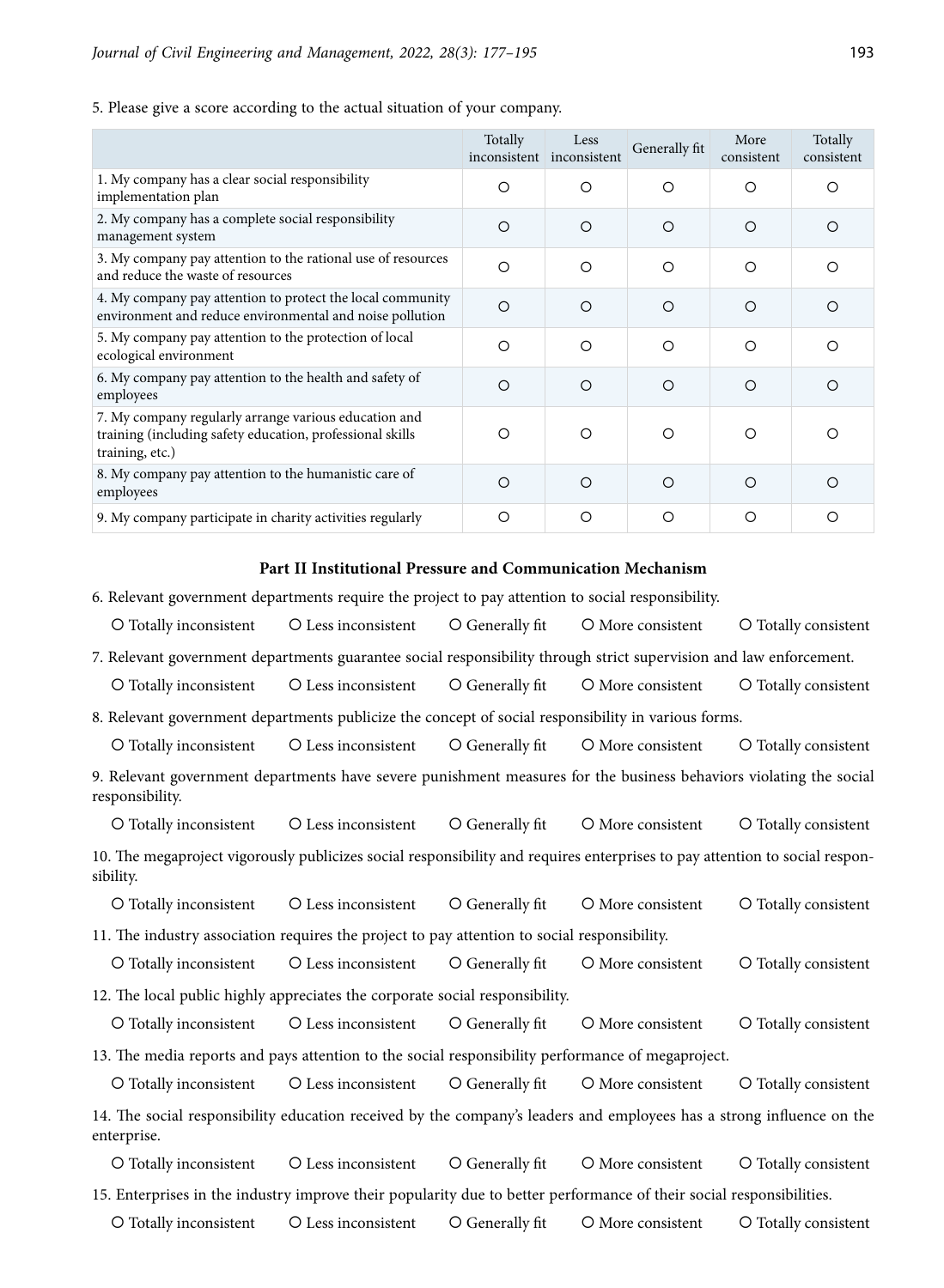16. Peers who have done a good job in social responsibility construction have a good performance in business.

| O Totally inconsistent                                                                                       | O Less inconsistent O Generally fit | O More consistent | O Totally consistent |
|--------------------------------------------------------------------------------------------------------------|-------------------------------------|-------------------|----------------------|
| 17. Enterprises in guiwan construction area are praised for their good performance of social responsibility. |                                     |                   |                      |

O Totally inconsistent Q Less inconsistent Q Generally fit Q More consistent Q Totally consistent 18. The performance of social responsibility of local or peer benchmarking enterprises has a profound impact on the enterprise.

O Totally inconsistent Q Less inconsistent Q Generally fit Q More consistent Q Totally consistent 19. In the megaproject, enterprises can adopt effective communication methods, such as charts, tables, lists, etc.

O Totally inconsistent Q Less inconsistent Q Generally fit Q More consistent Q Totally consistent

20. The information sharing among enterprises in the megaproject is very accurate, through joint office and regular meeting.

O Totally inconsistent Q Less inconsistent Q Generally fit Q More consistent Q Totally consistent

21. Communication with other teams in the megaproject through documents is very timely.

| O Totally inconsistent O Less inconsistent O Generally fit                                |  | O More consistent | O Totally consistent |
|-------------------------------------------------------------------------------------------|--|-------------------|----------------------|
| 22. The information platform provides enough knowledge acquisition channels for everyone. |  |                   |                      |
| O Totally inconsistent O Less inconsistent O Generally fit O More consistent              |  |                   | O Totally consistent |
| 23. Our company can get enough information to make a decision at the right time.          |  |                   |                      |

O Totally inconsistent Q Less inconsistent Q Generally fit Q More consistent Q Totally consistent

# **Part III Relationship Strength**

24. Please rate the frequency of your company's contact with other organizations according to the actual situation during the construction of Shenzhen-Qianhai district construction project.

|                                                                                   | Almost no<br>contact | Less<br>contact | Commonly<br>contacts | More<br>contacts | Frequent<br>contacts |
|-----------------------------------------------------------------------------------|----------------------|-----------------|----------------------|------------------|----------------------|
| Shenzhen Hong Kong Modern Service Industry Cooperation<br>Zone Administratio      | $\circ$              | $\circ$         | $\circ$              | $\Omega$         | $\Omega$             |
| Qianhai Shekou free trade new town construction headquarters<br>(New Town Office) | $\Omega$             | $\Omega$        | $\Omega$             | $\Omega$         | $\bigcirc$           |
| Consulting company (project management company)                                   | $\circ$              | $\circ$         | $\circ$              | O                | $\circ$              |
| Construction company of other project                                             | O                    | O               | O                    | O                | O                    |
| Contractor in charge of the project                                               | $\Omega$             | $\Omega$        | $\Omega$             | $\Omega$         | $\Omega$             |
| Contractors for other projects                                                    | O                    | $\circ$         | $\circ$              | $\Omega$         | $\Omega$             |
| Supervision company in charge of the project                                      | O                    | $\Omega$        | O                    | O                | $\circ$              |
| Supervision company of other projects                                             | $\Omega$             | $\circ$         | $\Omega$             | $\Omega$         | $\Omega$             |
| Design company                                                                    | O                    | $\Omega$        | $\circ$              | $\circ$          | O                    |
| Supplier                                                                          | O                    | $\circ$         | O                    | O                | O                    |
| Investment financial institutions                                                 | $\Omega$             | $\Omega$        | $\Omega$             | $\Omega$         | $\Omega$             |
| Public                                                                            | $\circ$              | $\circ$         | O                    | O                | $\circ$              |
| Media                                                                             | $\circ$              | $\Omega$        | $\circ$              | $\Omega$         | O                    |
| Other NGOs                                                                        | O                    | O               | $\Omega$             | $\circ$          | $\Omega$             |